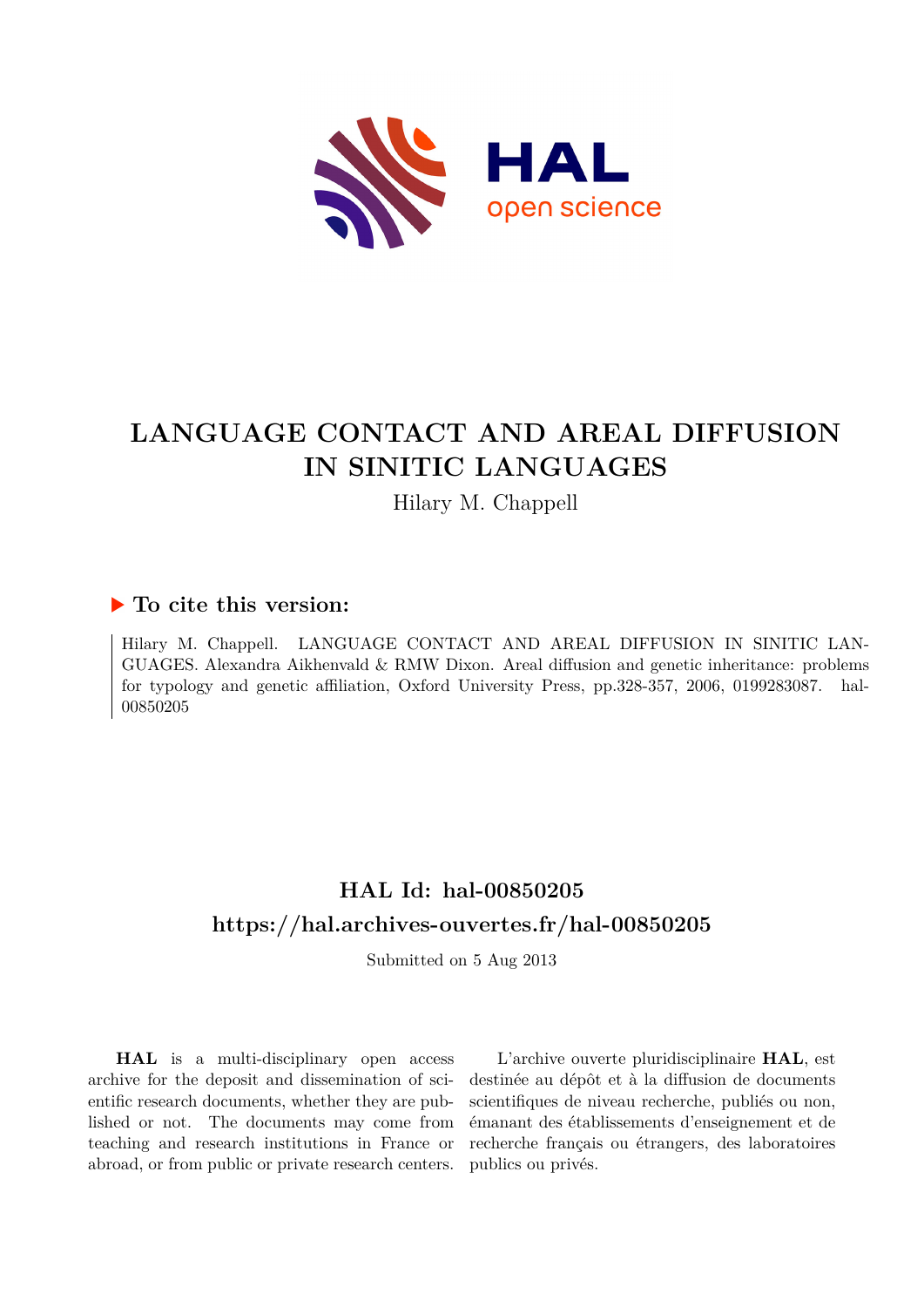#### **LANGUAGE CONTACT AND AREAL DIFFUSION IN SINITIC**

#### **LANGUAGES**

(pre-publication version)

Hilary Chappell

This analysis includes a description of language contact phenomena such as stratification, hybridization and convergence for Sinitic languages. It also presents typologically unusual grammatical features for Sinitic such as double patient constructions, negative existential constructions and agentive adversative passives, while tracing the development of complementizers and diminutives and demarcating the extent of their use across Sinitic and the Sinospheric zone. Both these kinds of data are then used to explore the issue of the adequacy of the comparative method to model linguistic relationships inside and outside of the Sinitic family. It is argued that any adequate explanation of language family formation and development needs to take into account these different kinds of evidence (or counter-evidence) in modeling genetic relationships.

In §1 the application of the comparative method to Chinese is reviewed, closely followed by a brief description of the typological features of Sinitic languages in §2. The main body of this chapter is contained in two final sections: §3 discusses three main outcomes of language contact, while §4 investigates morphosyntactic features that evoke either the North-South divide in Sinitic or areal diffusion of certain features in Southeast and East Asia as opposed to grammaticalization pathways that are crosslinguistically common.<sup>i</sup>

#### **1. The comparative method and reconstruction of Sinitic**

In Chinese historical phonology, various methods have been applied with relative success to the Sinitic family in the reconstruction of both stages of Middle and Old Chinese. In *Etudes sur la phonologie chinoise* (1915-26), Karlgren published his ground-breaking reconstruction of Middle Chinese according to three main sources: an analysis of rhyme tables based on the early seventh century dictionary *Qièyùn* (601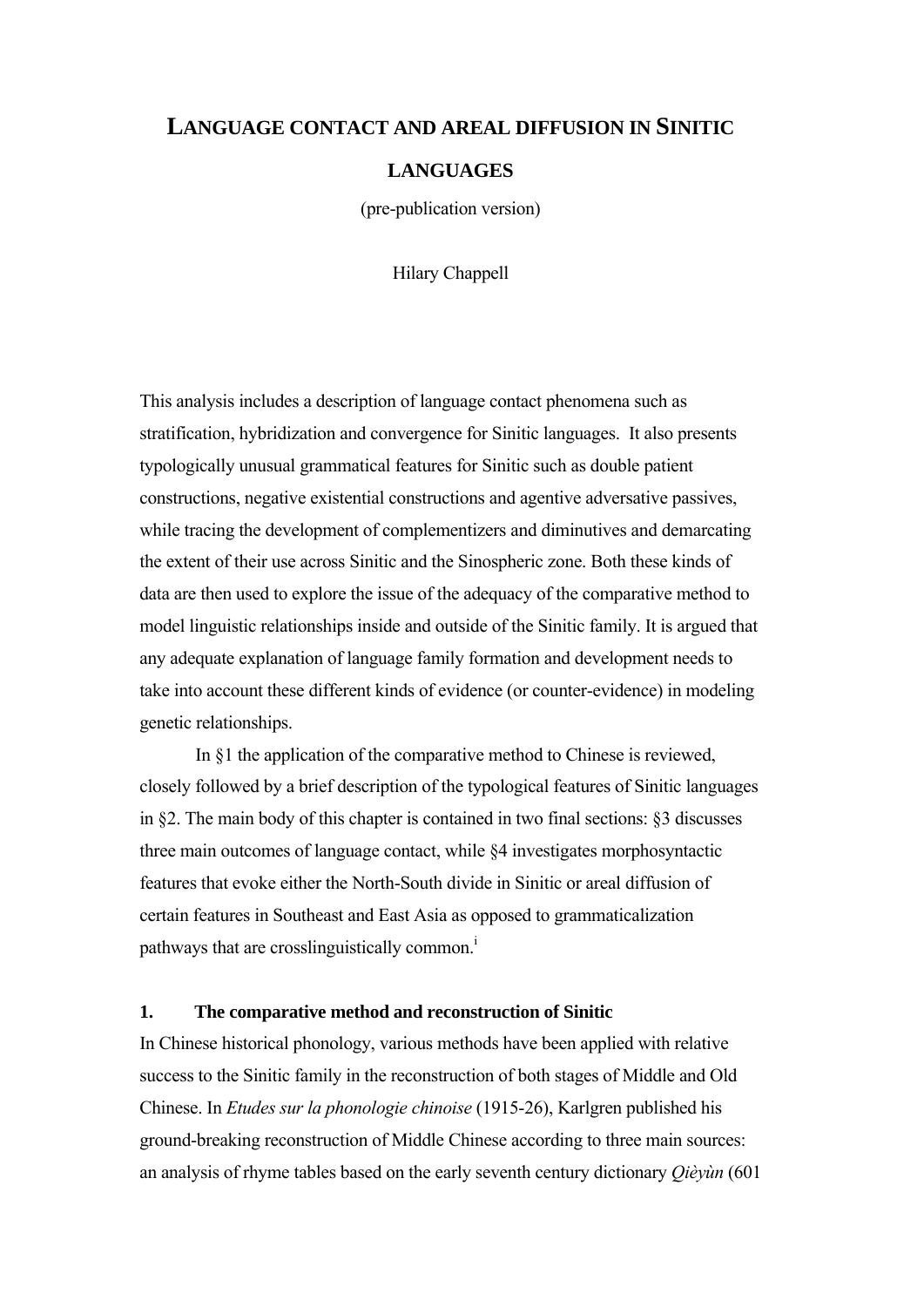AD), Sinoxenic readings from Japanese and Vietnamese, and data from nineteen dialects which he collected while carrying out fieldwork in China from 1910 to 1912. Strictly speaking, he did not apply the comparative method to these dialect data but determined the phonological system of Middle Chinese on the basis of the *Qièyùn*, interpreting and assigning phonetic values to the rhyme categories.<sup>ii</sup> Note that the *Qièyùn* dictionary was compiled as a guide to the correct pronunciation for the recitation of the classics. Hence, its precise relation to the spoken language of its time is not transparent. Many scholars believe that it is based on several different spoken dialects of the time and not just that of the capital, Chang'an (present-day Xi'an), while others believe it reflects educated speech from the  $6<sup>th</sup>$  century CE, that is, the end of the Nanbeichao dynasty (Northern and Southern dynasties, 420-589 CE).

Karlgren later worked on the reconstruction of Old Chinese based on his Middle Chinese reconstruction in conjunction with an analysis of the rhyme categories of the *Shījīng* (Book of Odes) and the information which could be deduced from the phonetic components present in most Chinese written characters. Old Chinese hypothetically reflects the elevated speech of the late Zhou period of fifth to third centuries BCE, in the view of some scholars, or the even earlier period of the Western Zhou in the view of others (roughly the first half of the first millennium BCE). These are not, however, uncontroversial issues, for which a fuller discussion may be found in Sagart (1999) or for a contrary view, in Baxter (1992).

The *Shījīng* is an anthology of poems from 1000 – 500 BC, compiled in the sixth century BCE. An early observation made by scholars in China was that characters which rhymed in it generally contained the same phonetic element. Karlgren's contribution was similarly to interpret and assign values to the categories of initials and finals in the *Shījīng* (Book of Odes) which would obey regular phonetic laws for development into those he had earlier posited for Middle Chinese. Karlgren's second reconstruction was published in 1940 as *Grammata Serica* with a revised version appearing in 1957. Given the lack of records of real dialect materials from the late Nanbeichao and Sui periods to which Middle Chinese roughly corresponds, the reconstruction of Old Chinese could not avoid being the more hypothetical of the two. Karlgren's postulation of these two earlier stages of the Chinese language inspired further work by sinologists resulting in revisions and new breakthroughs, and provided indisputable evidence for the genetic relationship of Sinitic languages, though be it mainly on the basis of phonology and the lexicon.<sup>iii</sup>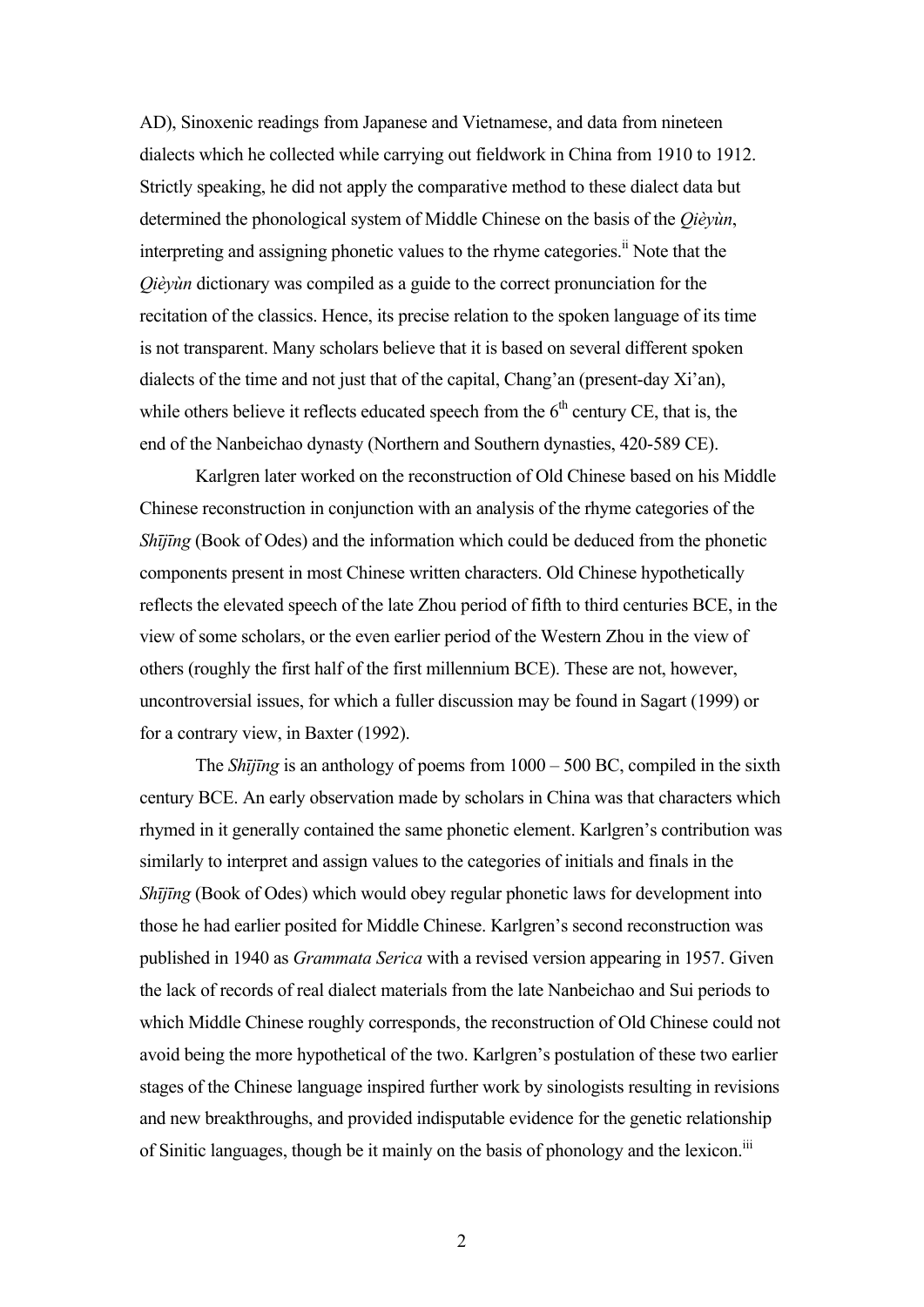Nonetheless, the focus on phonetic laws and the use of the neo-grammarian approach with its assumption of homogeneous data in Chinese linguistic reconstruction was early criticized by Grootaers (1943) and Serruys (1943) as the sole means of relating dialects to Old and Middle Chinese. In particular, they both objected to Karlgren's use of character lists for elicitation and dialect dictionaries based on the reading of standard Chinese characters. The reading lists not only required literate language informants but could also hardly avoid producing the literary pronunciations which by definition hold a close relationship to the standard language, Mandarin, and thus neatly supported his reconstruction (see also §3.2.1 on stratification). In many cases, these pronunciations represented morphemes not used at all in the local *patois* which belong to the purely colloquial level*.*

In the same study, Grootaers (1943) shows how methods in geographical linguistics can be successfully applied to capturing dialect isoglosses in Northern Chinese for both the innovation and extent of use of phonetic and lexical features, based on 'real' colloquial items. Similarly, Hashimoto (1992) pioneered the use of *Wellentheorie* (wave theory) in Chinese linguistics to account for the spread of tonal categories and phonetic features such as retention or loss of voicing in Chinese dialects. The use of lexical and morphological data has also been incorporated in various handbooks produced by Beijing University in the 1960s such as *Hàny*<sup>ǔ</sup> *fāngyán cíhuì* [A lexical list for Chinese dialects] and *Hàny*ǔ *fāngyán gàiyào* [An outline of Chinese dialects] compiled by Yuan (1960 [1989]) which includes syntactic data. More recently the inutility of the family tree model to explain how languages develop in a relatively stable environment is raised by Hashimoto (1992: 32) for Hakka and by Dixon (1997) for the general case.

In sections three and four which follow, it is argued that the family tree model, used alone, is inadequate to capture the complexities of linguistic phenomena created during the course of evolution and geographical distribution of a language family: the comparative method and the family tree model simply cannot account for all the facets associated with language change and development and to be fair were never intended to do so. They need to be used in conjunction with other methods to account for the effects of language contact such as stratification, hybridization and convergence, not to mention other possible outcomes such as mixed languages and language obsolescence.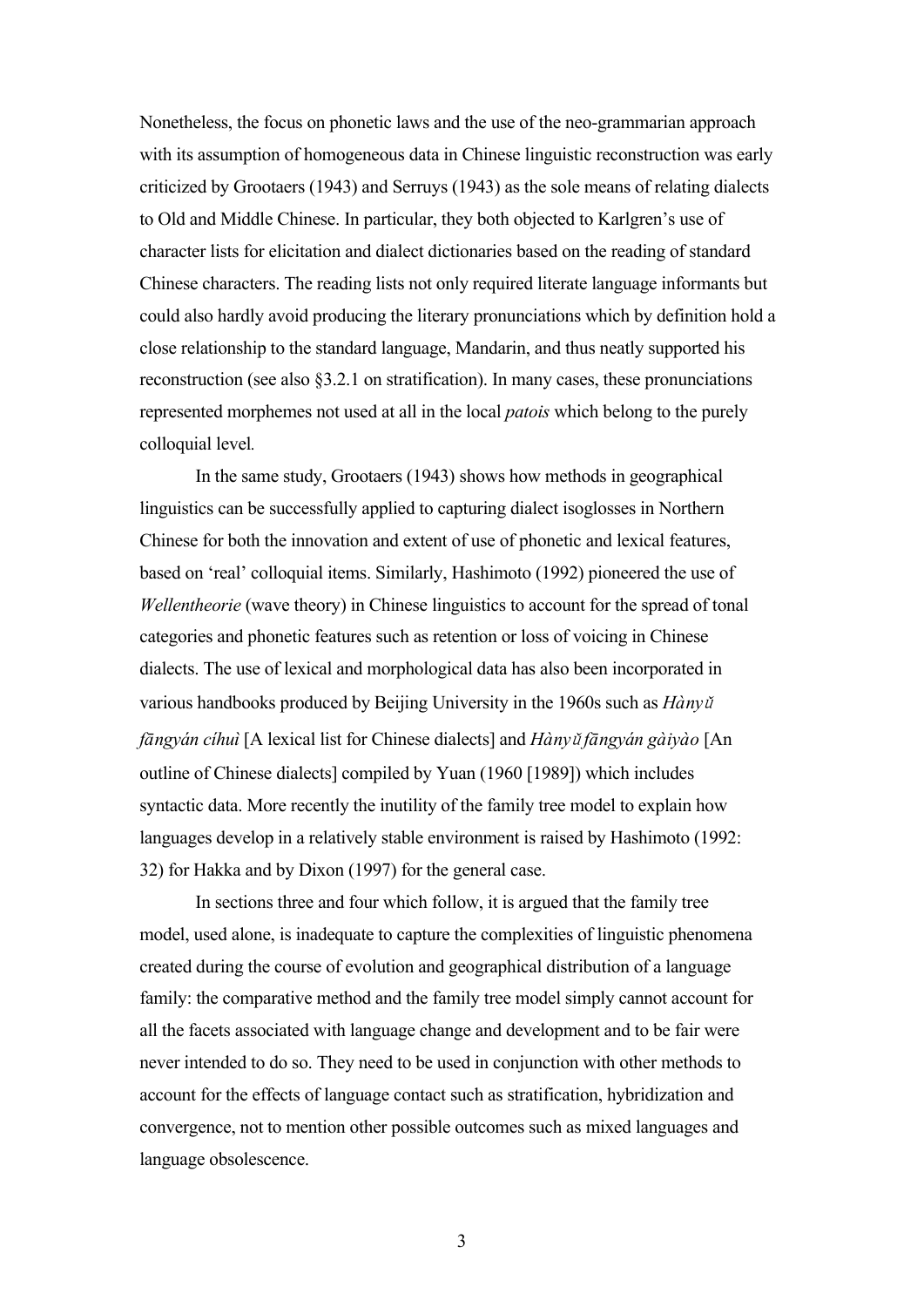#### **2. Typological features of Sinitic**

Sinitic languages form a sister group with the Tibeto-Burman languages of the Sino-Tibetan language family located in East and Southeast Asia. As a language family, Sinitic languages are as diverse as the Romance or Germanic languages within the Indo-European family. The spoken forms of Chinese languages are not mutually intelligible: a speaker of Suzhouese, a Wu dialect, will not understand a compatriot from Quanzhou, who speaks a Southern Min dialect. Even within dialect groups such as Min or Yue there is a high degree of mutual unintelligibility between subdivisions such as Coastal versus Inland Min, or one of the Guangxi Yue dialects versus Hong Kong Cantonese Yue.

Typologically, Sinitic languages are tonal languages which show analytic or isolating features, though in some Min languages, for example, the development of case markers and complementizers from lexical verbs, and the use of a range of nominal suffixes, has moved further along the path of grammaticalization than for Mandarin. Complex allomorphy is also widespread in Min dialects, exemplified by the many forms for each negative marker in Fuzhouese (Northeastern Min) and for the diminutive suffix in Southern Min.

Tone sandhi (or tone change) can be used to code morphological functions in Chinese languages. For example, in Toishan Cantonese, aspectual distinctions such as the perfective and the plural form of pronouns can be signalled in this way. Tone sandhi phenomena are, however, most conspicuous in the Min and Wu dialect groups where citation or juncture forms for each syllable differ from contextualized forms. Although Sinitic languages have SVO basic word order, object preposing is a common contrastive device and postverbal intransitive subjects are common in presentative constructions. The modifier generally precedes the modified element. This means that subordinate or backgrounding clauses typically precede main clauses while attributives precede head nouns and adverbs precede verbs. Well-known exceptions to this rule are presented by the case of gender affixes on animal terms and certain semantic classes of nominal compounds and adverbs in many Southern Sinitic languages.

The ten major Sinitic languages (or Chinese dialect groups) that are generally recognized are listed below: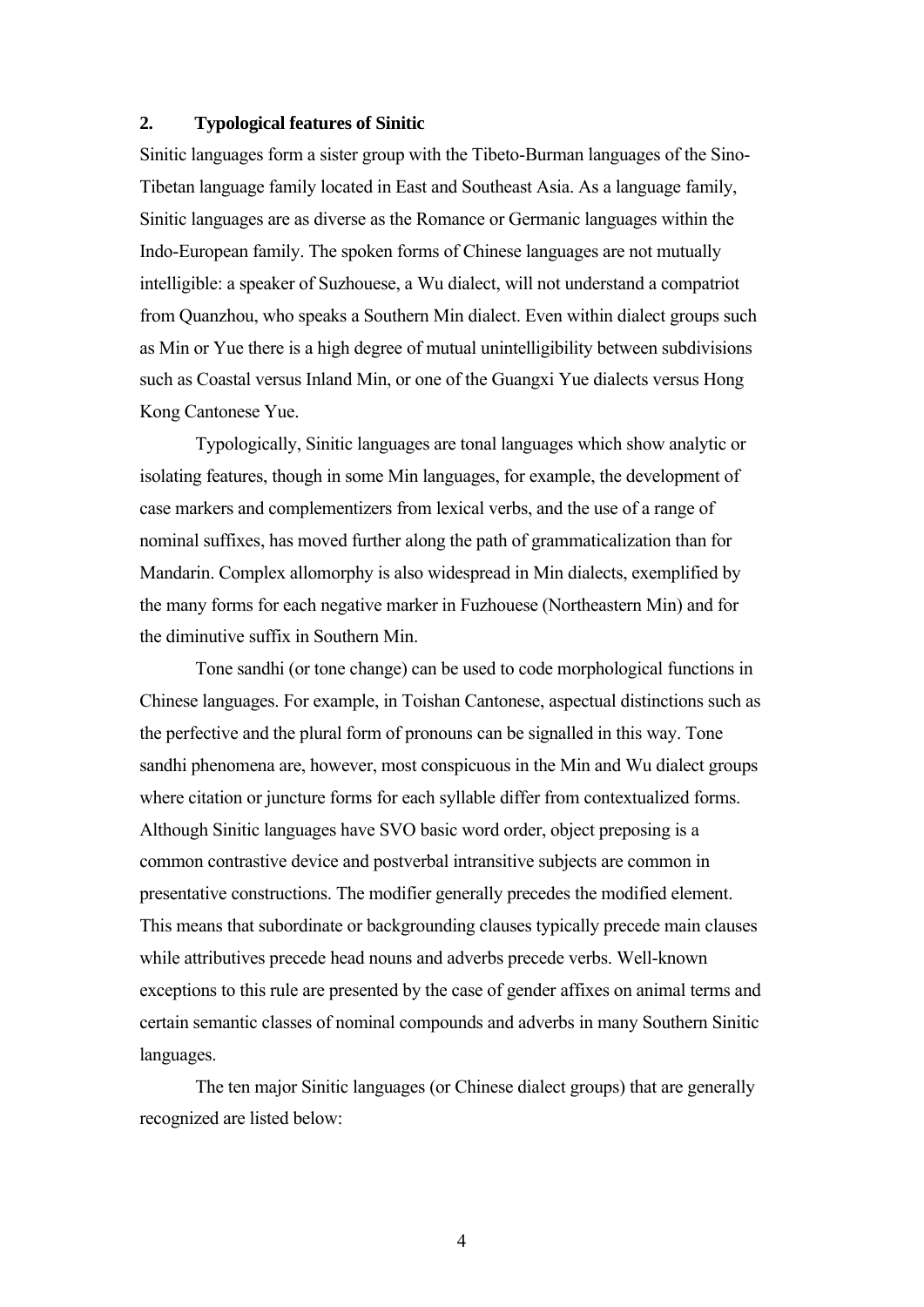| $\mathbf{I}$ | Northern Chinese (Mandarin) 北方话 |    |
|--------------|---------------------------------|----|
| П.           | Xiang                           | 湘  |
| Ш.           | Gan                             | 赣  |
| IV.          | Wu                              | 吴  |
| V.           | Min                             | 闽  |
|              | VI. Kejia or Hakka              | 客家 |
|              | VII. Yue dialects               | 粵  |
|              | VIII. Jin dialects              | 晋  |
|              | IX. Hui dialects                | 徽  |
|              | X. Pinghua                      | 平话 |

Mandarin covers the largest expanse of territory from Manchuria in the northeast of China to Yunnan and Sichuan provinces in the southwest. Apart from the Jin dialects, the eight other dialect groups fall neatly into almost complementary geographical distribution with Mandarin, covering the east and southeast of China: Xiang dialects are largely concentrated in Hunan province; Gan in Jiangxi; Wu in southern Jiangsu and Zhejiang provinces; Hui dialects in southern Anhui and adjacent areas of Jiangxi and western Zhejiang provinces; Min in Fujian; Yue in both Guangdong and Guangxi provinces; Kejia in northeastern Guangdong, southwestern Fujian and parts of Jiangxi and Sichuan provinces and the Pinghua dialects in Guangxi. The Jin dialects in Shanxi province and Inner Mongolia represent the only non-migrant dialect group to be found in Northern China, apart from Mandarin.

#### 2.1 *A note on Chinese dialect history*

According to Bellwood (this volume), archaeological evidence points to Neolithic settlements in two areas of modern China -- the middle and lower Huang He (Yellow River) and the Yangzi River valleys. These can be dated to around 7000 BCE. However, reconstruction of Proto-Chinese, based on the diversity found in modern dialects, cannot hope to reach much further back than the first millennium BCE (see §1).

Overall, the development of Sinitic languages over the last two and a half millennia can be aptly modeled in terms of its history of imperialist unification and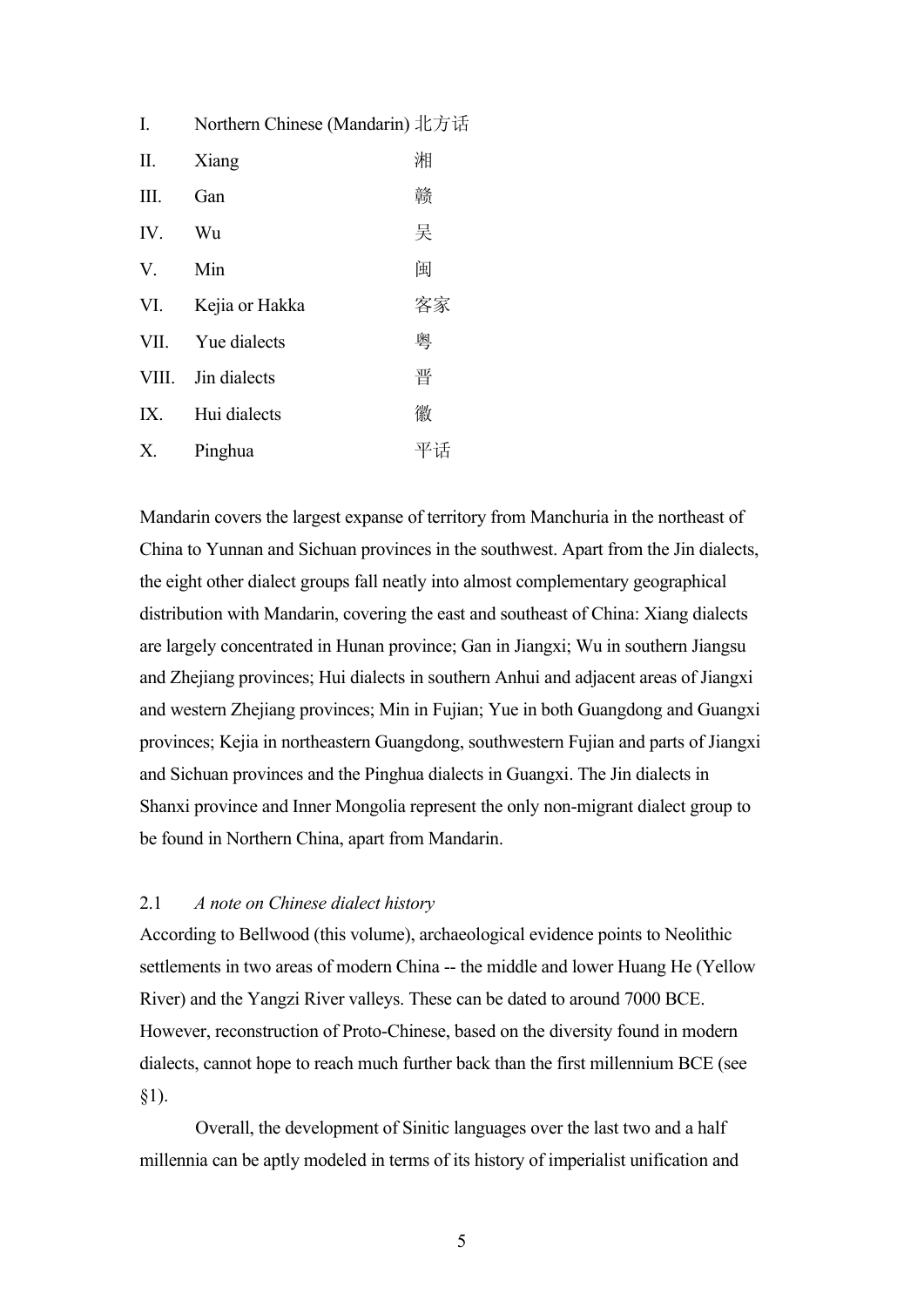expansion accompanied by ensuing periods of relative equilibrium. These were in turn regularly punctuated by periods of disunity and temporary fragmentation of the Chinese empire. During the formation time of the Sinitic group, the major migrations of the Han Chinese took place from northern China to various regions in the south, for which a detailed coverage of population movements in China over the last several millennia is provided in LaPolla (this volume) while a brief history of Chinese dialects is given in Chappell (in press [d]) and thus not recapitulated here.

The general consensus regarding the approximate time of diversification of Chinese into the present-day dialect groups is around the time of Medieval Chinese during the Sui (581-618) and early Tang dynasties (618-907) for Yue, Xiang, and Gan but earlier, during the transitional period for the Han dynasty (206 BC - 220 AD) for the ancestral language(s) of Wu and Min. Sagart (1988, in press) and You (1992: 97) claim that Wu, Xiang, Yue and Gan developed directly from earlier stages of Northern Chinese whereas Min was probably a secondary development from a Southern Sinitic language such as Wu (or proto Wu-Min), and Hakka, similarly, a secondary development from Southern Gan during the Tang period. Ting (1983) and Norman (1988: 189) do not entirely concur with this view regarding Min, holding that there is a strong demarcation line between Wu and Min linguistic territory, but agree on the early split. The larger dialect picture for Sinitic languages was thus essentially in place by the end of the Southern Song (1127-1279), apart from the later formation of the Hui dialects by the early Ming dynasty (1368-1644).

Sagart aptly describes dialect groups as 'fuzzy entities that owe (as) much (of) their make-up to contact as opposed to vertical inheritance' (1997: 298-9). He further argues for the difficulty of using isoglosses to determine dialect boundaries given that innovations may be obliterated or reversed through contact, with the result that the family tree model is only strictly applicable to rarer situations where diversification and loss of contact co-occur, as for Austronesian, concurring with Dixon (1997). The history of Sinitic languages certainly presents a case in point, exemplifying the difficulties that could arise if the family tree model and comparative method were exclusively used to represent genetic relationships. The implication is that a fuller description of the evolution of Sinitic languages necessarily involves modeling genetic relatedness as well as the characteristics of *Mischsprachen*, 'mixed languages', (see Heine & Kuteva this volume) combining substratum or superstratum features of 'step-parent' contact languages (Dixon 1997: 71). These, in their turn, can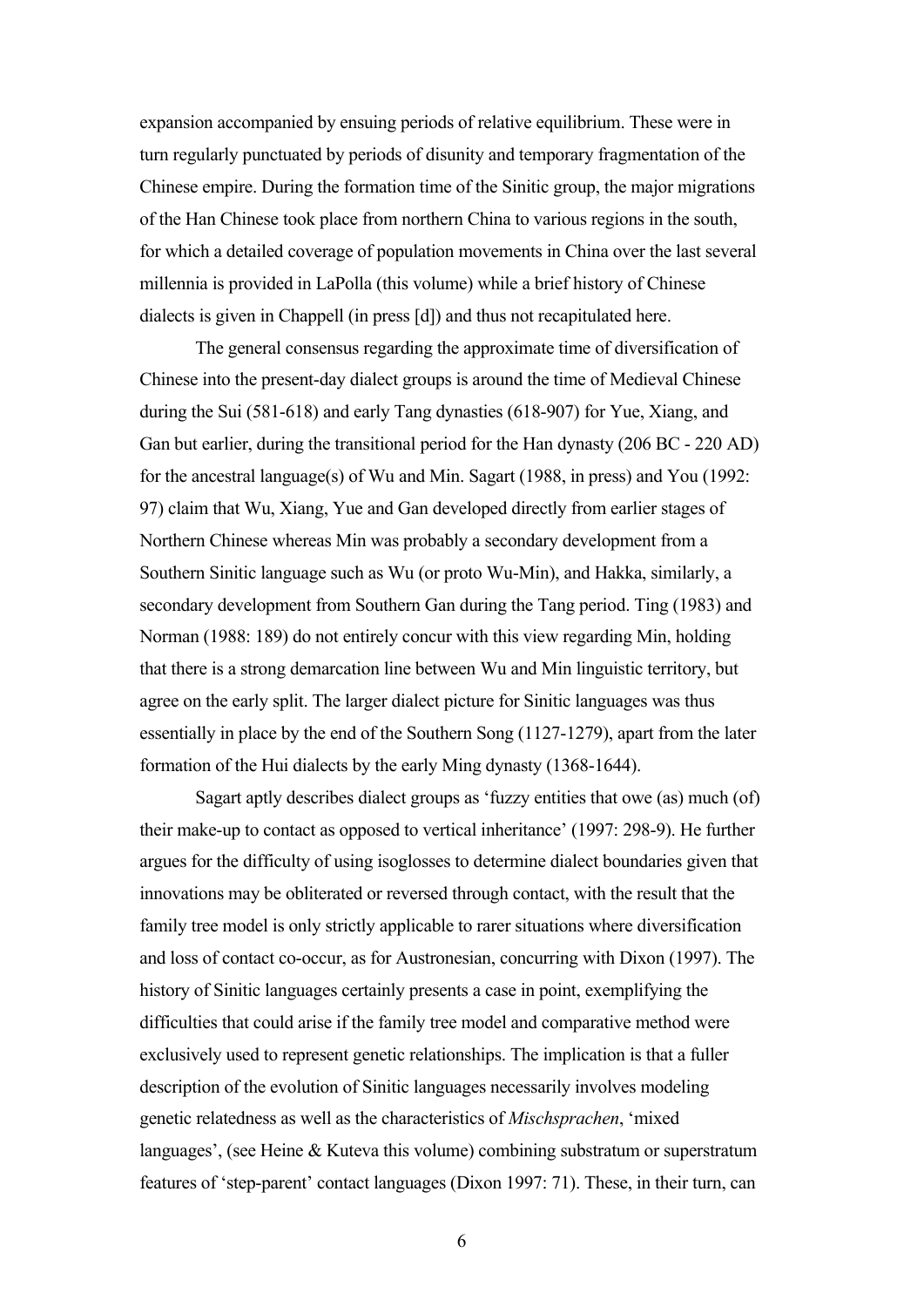be either genetically related or unrelated which has further typological ramifications. Next I consider some aspects of areal diffusion in the Southeast and East Asian region before beginning on the main discussion.

#### 2.2 *Areal diffusion*

Mantaro Hashimoto has convincingly argued for a North-South divide for Chinese languages on the basis of phonological, lexical and syntactic evidence (see Hashimoto 1974, 1976a, 1976b, 1986). His thesis essentially has the following argumentation: Chinese languages are sandwiched between Altaic languages in the north and Tai languages in the south, with the typogeographical consequence of Altaicization of northern Chinese varieties and Taiization of Southern Sinitic. Furthermore, he observes that the north-south opposition can be clearly perceived in features such as the increasing number of classifiers, tones and consonantal endings to syllables, not to mention the monosyllabic nature of morphemes as one moves southwards. He notes that some varieties of Northern Chinese show agglutinative tendencies, witnessed in the existence of a postposition for accusative/dative case in Qinghai Mandarin, stress-accent dominance over tone, and adoption of O-V structures as in Northwestern Mandarin dialects spoken in Qinghai and Gansu provinces. Other broad divisions are the typically MODIFIER-MODIFIED word order in the north versus MODIFIED-MODIFIER order for some structures in the south; different comparative strategies; different word orders for the 'double object' or ditransitive construction; and aspect and tense distinctions maintained in the south while merged in the north.

To this could be added the more limited use of patient-marking or disposal constructions where the direct object is positioned before the main verb and preceded by a special marker, for example, the extensively researched  $b\tilde{a}$   $\uparrow\!\!\!\!\perp$  construction in Mandarin:  $S - b\tilde{a} - O - V$ . In its canonical form, it codes a highly transitive event that affects a referential object with a specifiable effect or result state. Cheung (1992) has shown that Cantonese, which uses the Medieval Chinese exponent *jeung*<sup>1</sup> 将[*jiāng*], is restricted to transitive verbs, whereas Mandarin also allows its use with intransitive verbs provided there is a causative interpretation (see Chappell 1992a). Furthermore, the use of *jeung*<sup> $l$ </sup> is more a feature of formal discourse than colloquial Cantonese,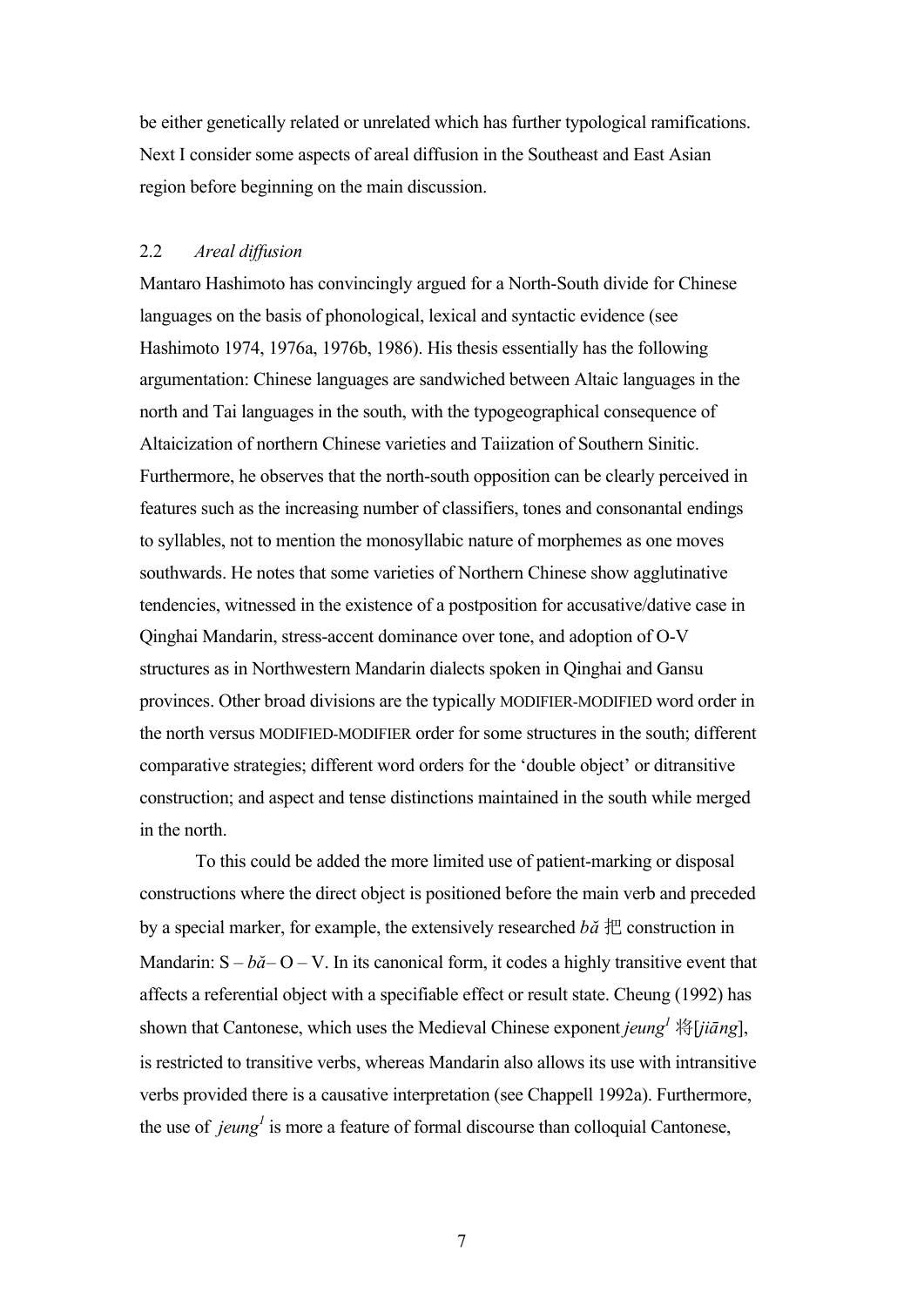evidence of Mandarin influence. Similarly, Hakka also reportedly uses this construction much less frequently than Mandarin (Yuan 1989).

Bisang (1996) presents a typology of classifiers according to their functions in Southeast and East Asian languages, showing a similar set of geographical correlations with respect to enumeration, referentialization and other parameters. In Cantonese, for example, classifiers may also be used as possessive and relative clause markers, thus showing a greater alliance with Tai languages as opposed to Northern Chinese which does not permit this function.

With regard to Northern Chinese, Hashimoto (1986: 95) suggests that a pidgin Chinese developed when Altaic peoples became sinicized, and that while they adopted Chinese lexicon and morphology they retained the syntax of Altaic, and possibly its phonetic system as well. This must be a two-step process however: presumably what is meant by Altaicization follows on as the next step after cultural sinicization, whereby the superstrate Altaic syntactic structures slowly diffuse into the different varieties of Northern Chinese and then gradually southwards into other Sinitic languages by virtue of the prestige of Mandarin. He observes that this is not unique to northern Chinese: the Ong-Bê language of southwestern China, a Tai language, has undergone the same process of sinicization (1986: 95), as too pre-war Korea with respect to the effect of Japanese on Korean.

Matisoff (1991: 386; this volume) refines Hashimoto's basic classification by dividing the larger Southeast Asian zone into two main areas: the Sinospheric and the non-Sinospheric. The Sinospheric area includes Southern Sinitic (basically Sinitic languages south of the Yangzi) and the language families which have been in close cultural contact with China such as Hmong-Mien, Tai-Kadai, Vietnamese in the Mon-Khmer branch of Austroasiatic, and certain branches of Tibeto-Burman such as Lolo-Burmese. The non-Sinospheric languages include Austronesian languages, many Mon-Khmer languages, and Tibeto-Burman languages, for example those found in Northeastern India and Nepal.

According to Matisoff (1991) some of the broad grammatical features which unify the Southeast Asian area into a linguistic zone are the following:

- 1) development of modal verbs > desiderative markers, 'be likely to'
- 2) development of verbs meaning 'to dwell' > progressive aspect markers
- 3) development of verbs meaning 'to finish' > perfective aspect markers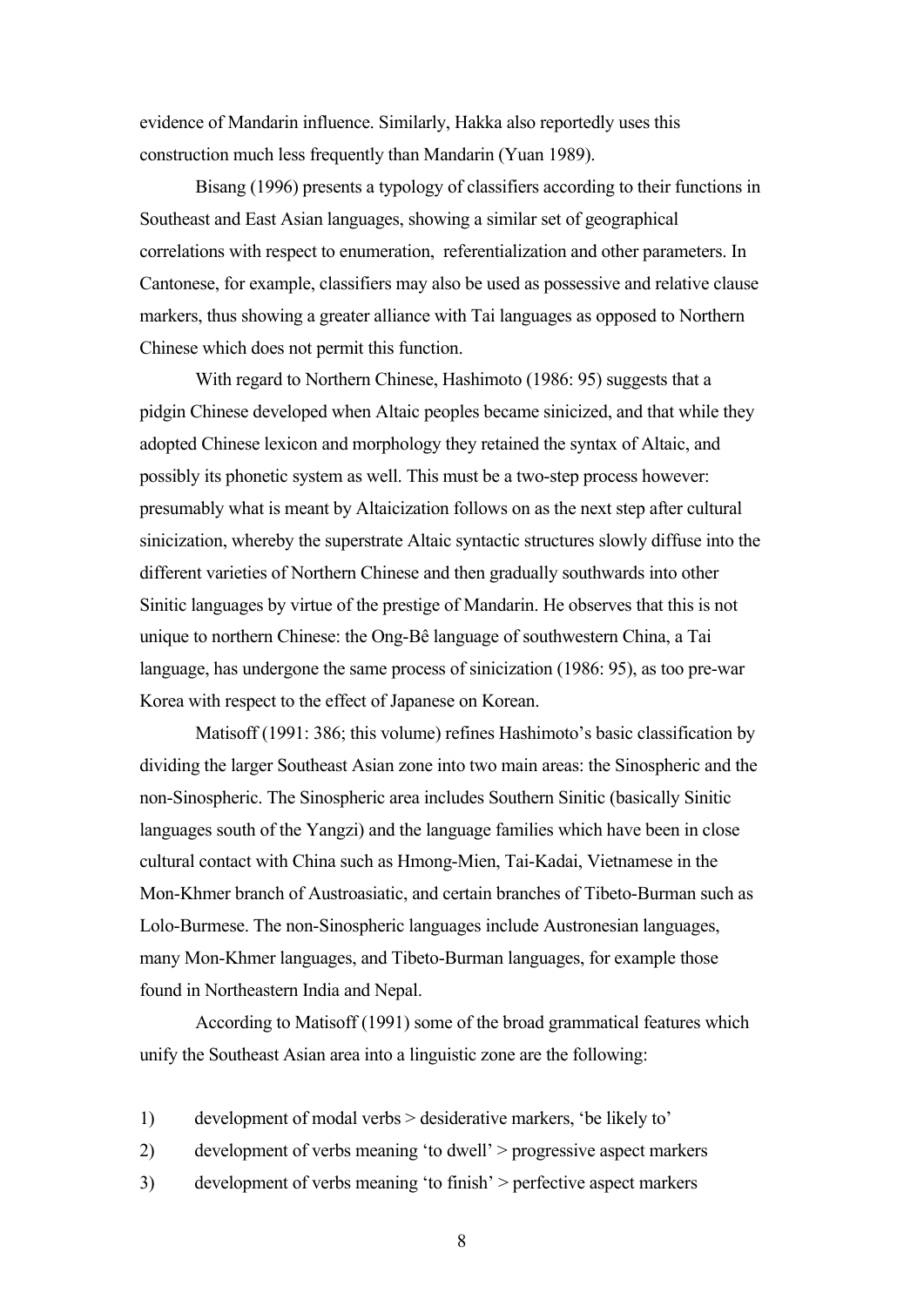- 4) development of verbs meaning 'to get, obtain' > 'manage', 'able to', 'have to'
- 5) development of verbs of giving > causative and benefactive markers
- 6) development of verbs of saying > complementizers, topic and conditional markers
- 7) formation of resultative and directional compound verbs through verb concatenation

With respect to Sinitic, all of these pathways of grammaticalization apply to Northern Chinese as well, with the exception of a 'say' verb developing into a complementizer and the limited use of 'give' with a causative meaning. Both these paths of grammaticalization are treated in §4 for Southern Sinitic languages while other pathways, such as for *get* verbs, are analysed in depth in Enfield (this volume). Next, I discuss some linguistic phenomena that are the result of language contact, illustrating some of the potential difficulties for modeling the outcomes of language contact including stratification, metatypy, hybridization and convergence.

#### **3. Language contact: stratification, hybridization and convergence**

Synchronically, there are three main outcomes of language contact situations for Sinitic languages: stratification, hybridization and convergence. Examples of all three outcomes are discussed in this main section. Stratification and hybridization of syntactic and morphosyntactic forms are a widespread phenomenon in Sinitic languages.

#### 3.1 *Stratification*

Stratification has resulted from the systematic introduction of certain features of the prestige language in China for the purposes of reciting classical texts; or as forms borrowed from this standard language (different varieties of Mandarin). Moreover, this has occurred more than once in the historical development of several of the major Chinese dialect groups such as Min which has three such layerings from Northern Chinese: the Han dynasty stratum (206 BC – 220 AD); the Nanbeichao stratum (420- 581 AD) and the late Tang stratum  $(8<sup>th</sup> – 10<sup>th</sup>$  centuries). The degree of stratification varies along a continuum from minor phonological differences, as in Hakka, to major stratification of the lexicon and a marked contrast between the literary and colloquial pronunciations as in Southern Min. The differences in pronunciation are known as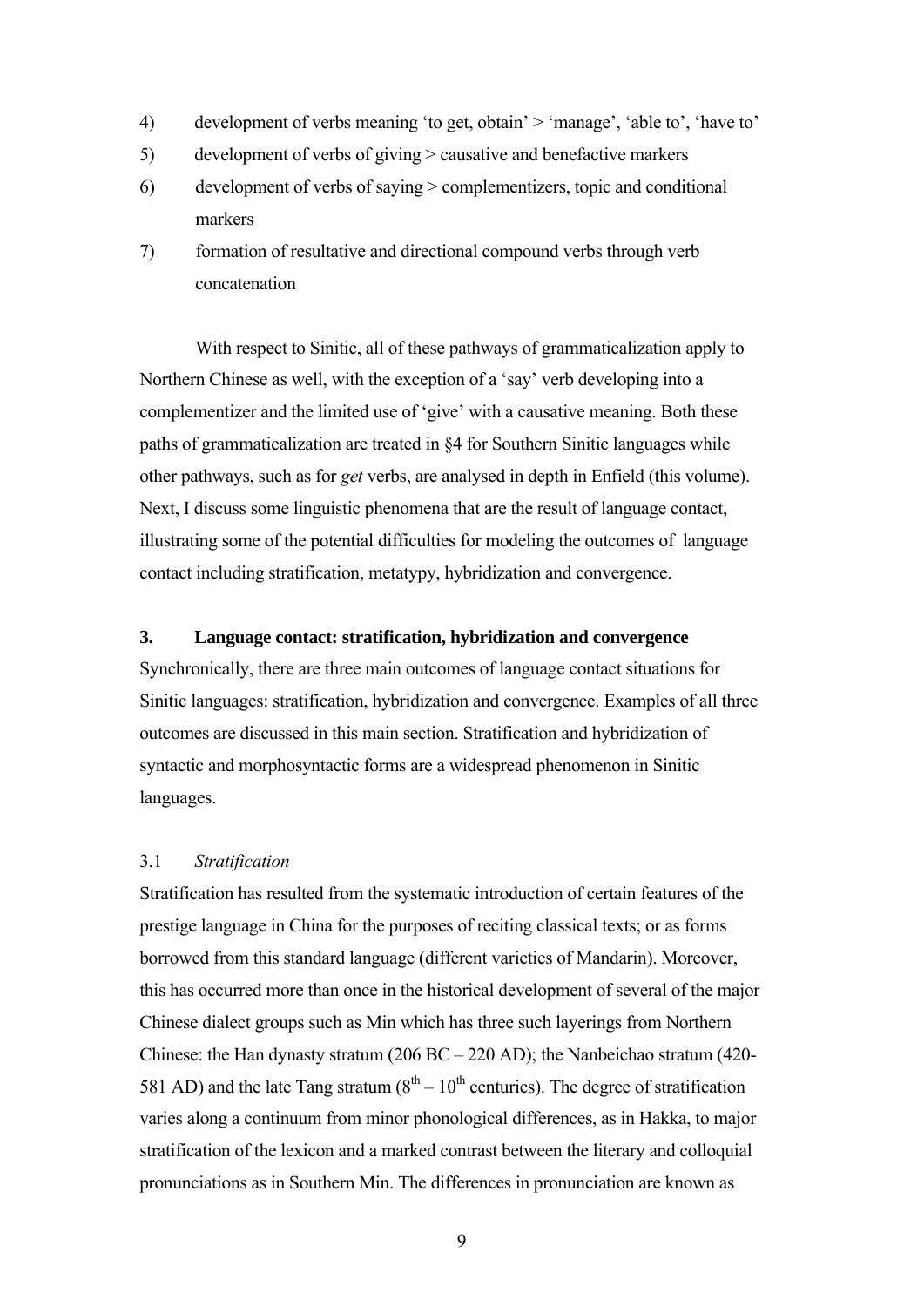*wén-bái yì-dú* 文白异读 in Chinese linguistics. The *bái* or vernacular pronunciation for each syllable in a given dialect represents the native morpheme which may or may not have a *wén* or reading doublet whose pronunciation has been adopted from Northern Chinese.

For example, in the Xiamen or Amoy dialect of Southern Min words in the reading pronunciation which end in a velar nasal often have a nasalized vowel in the cognate colloquial form: the character for 'name',名, has the literary form *bêng*  versus colloquial  $mi\hat{a}^n$ . In other cases the relationship is not so straightforward: the preposition 'to, with' written as 共 has *kā* as its colloquial pronunciation but *kiōng* as its reading pronunciation, with the latter closer to the modern standard Mandarin */kun*<sup> $l$ </sup> in form. Similarly, the possessive morpheme  $\frac{1}{x}$  has  $\hat{e}$  for its colloquial pronunciation but *kî* for its literary one, closer to Mandarin /*t*¢ '*i*/<sup>2</sup>. In many cases, it first needs to be established whether there is any cognacy at all. There clearly is none for the suppletive relationship between these possessive morphemes, nor for the two readings of the diminutive suffix 仔 which has *á* for the colloquial as opposed to *tsú* for the literary. Again, the reading form resembles modern standard Mandarin very closely, which is  $/ts\upsilon^3$ . As argued below, the diminutive suffix has evolved from another morpheme for 'son' in Min:  $ki\acute{a}^n$ .

Most non-Mandarin Sinitic languages show this kind of phonological and lexical stratification as a result of different periods of intense contact with Mandarin, particularly with the emergence of an official court language in the mid- to late- Tang period (eighth to tenth centuries AD), a koine based on the language of the capital, Chang'an, where a northwestern dialect of Northern Chinese waıııs spoken. This was brought to southern regions during the migrations of the later Tang dynasty and is the basis of the reading or literary pronunciation in most Southern Sinitic languages, as noted above. In some dialect groups, a second overlay of a more eastern variety of Northern Chinese occurred after the establishment of the Liao (916-1125 CE), Jin (1115-1234 CE) and Yuan dynasties (1271-1368 CE) in northern China, whose capitals were located in the region of Beijing. It is significant that both koines are associated with flourishing vernacular literatures (Norman 1988) and the strong tendency to standardize language use that accompanies the consolidation of an imperial system of government. More traditional research has mainly concentrated on describing the phonological correspondences between the reading and colloquial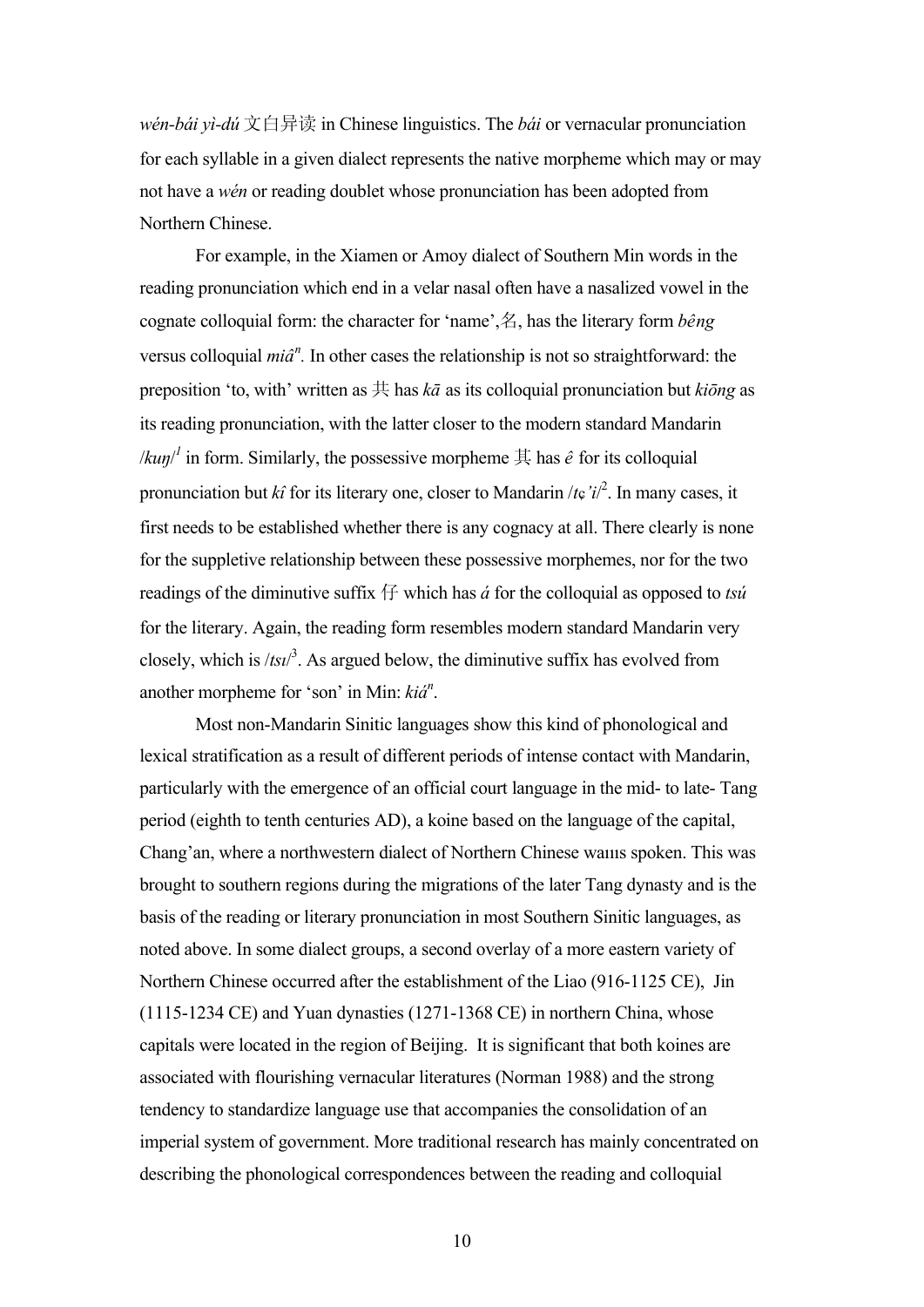pronunciations of characters. Recent pioneering work on syntax by Zhu Dexi (1990) and Anne Yue-Hashimoto (1991) has uncovered several different strata for the syntax of interrogative forms in Southern Sinitic (see §3.2.3). For the purposes of any kind of comparative work, the native stratum must first be clearly separated from the imported stratum.

#### 3.2 *Lexical and morphological stratification*

Lien's study of morphological change in Taiwanese Southern Min (to appear) shows that this historical process of layering has resulted in different kinds of stratificational distinctions in the lexicon for the native colloquial morphemes versus the 'alien' literary forms. Taiwanese Southern Min belongs to the subdivision of Coastal Min and is closely related to the Xiamen (Amoy), Quanzhou and Zhangzhou dialects spoken on the south coast of Fujian province. It is the first language of over seventy three per cent of the population in Taiwan, despite the fact that Mandarin is the official language.

As Lien observes, since this variation is present in everyday colloquial language, it cannot simply be explained as the existence of separate registers resulting from the impact of Mandarin on Southern Min during the Tang period. He discusses cases of morphological competition which have been synchronically resolved in favour of either the colloquial or literary stratum and concludes on the basis of his data that the diffusion is clearly bidirectional.

For example, the morpheme *lâng* 儂 'person' represents the first type where this colloquial form is in the ascendant over the literary and unproductive bound morpheme *jîn*  $\land$  which also means 'person' but was borrowed from the Tang Northern Chinese koine. It is not cognate with *lâng*. Couplets thus exist, such as *toā lâng* 大儂 'adult' versus *tāi jîn* 大人'police officer'(a polite vocative akin to 'Sir'), where both are formed with morphemes for 'big'  $+$  'person'. This is indicative, Lien argues, of *jîn* developing a special idiomatic meaning in many of its compounds. The literary morpheme *jîn* generally occurs with less frequency as a suffix than *lâng,* according to a statistical count made by Lien. It is much less likely to occur affixed to disyllabic stems, and never with those from the colloquial stratum. Furthermore, in coining new words, he notes, the younger generation prefers the native morpheme *lâng.*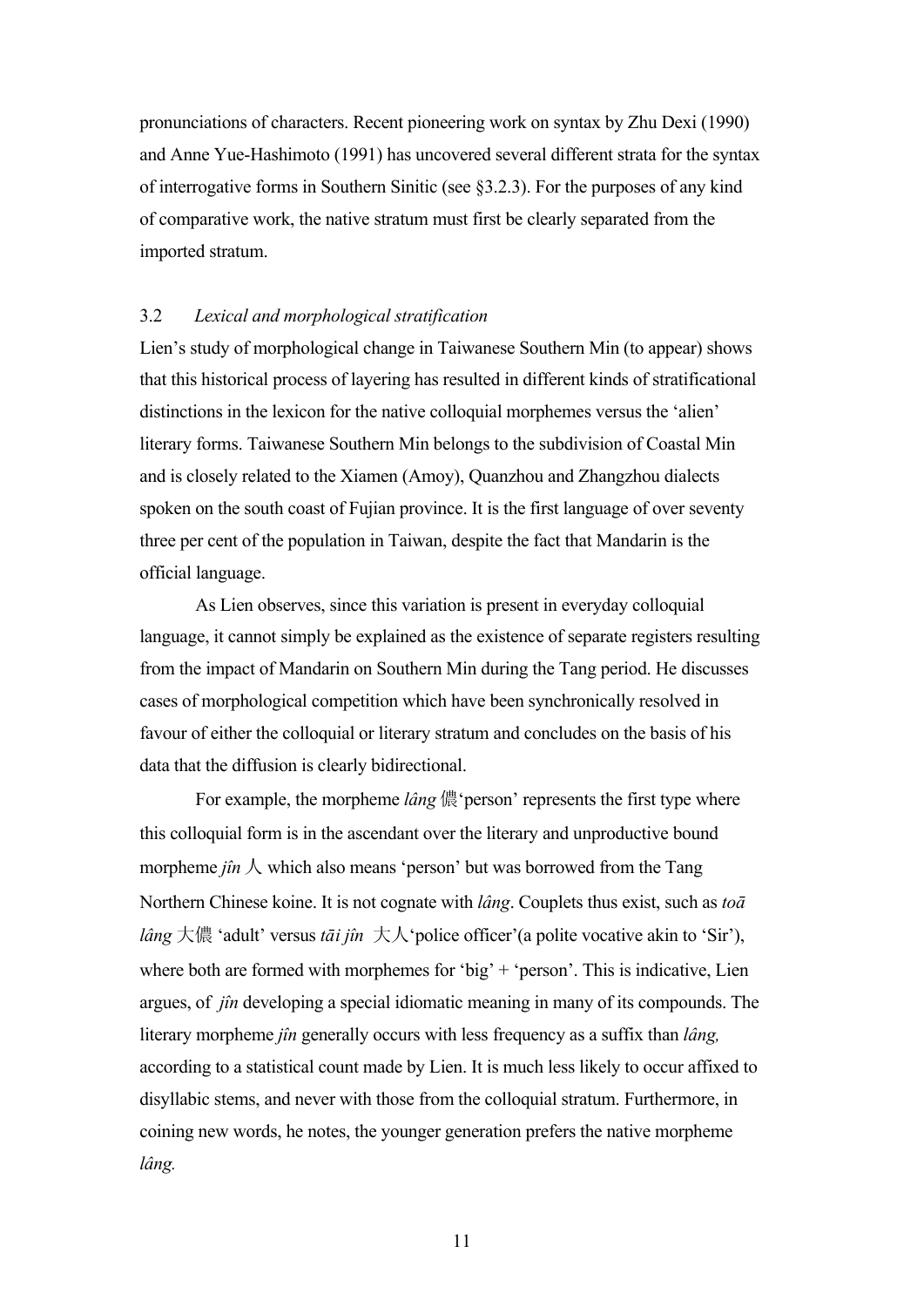Similarly, for numerals, the colloquial forms are used for cardinal numbers while the literary forms are used for giving telephone numbers and for calendar years in the Gregorian or western calendar. Lien observes, however, that in the case of ordinal numbers, the colloquial forms are winning out from the lexeme 'third' upwards. He attributes this outcome to the lack of literacy in the native language, Taiwanese Southern Min, as opposed to high literacy in the official language, Mandarin: it is nowadays rare for younger generation first-language speakers of Taiwanese to be instructed in the reading pronunciations and forms of Southern Min.

The second type, where the literary form is more productive than the colloquial form, is represented by suffixes which are in complementary distribution such as colloquial *ke* versus literary *ka* (which share the etymon for 'family'家). These are used as agentive suffixes or nominalizers but, significantly, in different semantic fields: the first, colloquial form *ke* shows a broader application as it is used not only for family relationships but also for those pertaining to the old agrarian society such as *head-servant* and *master* and names for relatives in-law while the second, literary form *ka* applies to higher status professions of the new industrialized society such as *writer, connoisseur, diplomat, statesperson.* Nonetheless, colloquial *ke* has become 'inert' and unproductive.

Similarly, colloquial *sai-hū* versus literary *su* act as agentive suffixes, the first referring to trades and crafts that require manual labour, while the second refers to professions that require intellectual skills. This is shown in the following two tables reproduced from Lien (in press):

| Agent noun                    | Gloss              | Translation         |
|-------------------------------|--------------------|---------------------|
| thô-chúi sai-hū               | mud-water-master   | bricklayer          |
| 涂水师傅                          |                    |                     |
| chúi-tièn sai-hū              | water-electricity- | electrician/plumber |
| 水电师傅                          | master             |                     |
| iû-chhat sai-hū               | oil-paint-master   | painter             |
| 油漆师傅                          |                    |                     |
| bak-chhiū <sup>n</sup> sai-hū | wood-wright-       | carpenter           |
| 木匠师傅                          | master             |                     |

Table 1: Derivatives with colloquial suffix *sai-hū* 师傅 in Southern Min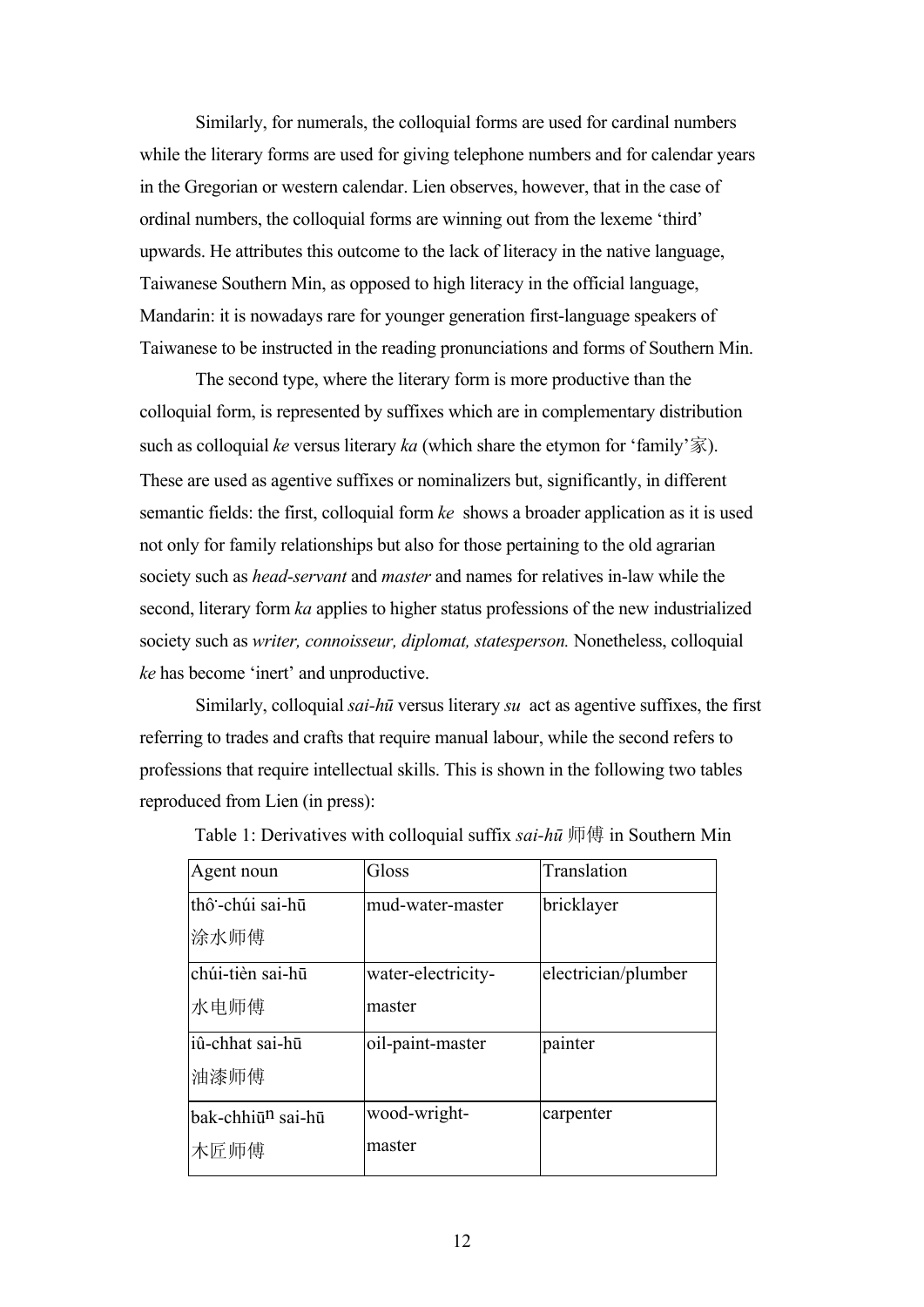| Agent noun | Gloss            | Translation |
|------------|------------------|-------------|
| i-su 医师    | treat medically- | doctor      |
|            | master           |             |
| kàu-su 教师  | teach-master     | teacher     |
| ūi-su 画师   | draw-master      | artist      |
| káng-su 讲师 | talk-master      | instructor  |

Table 2: Derivatives with literary suffix *su* 师

Both these cases contrast with the outcome for the competition between morphemes for 'person' in that the literary form is very productive, and a clear semantic division of labour is apparent. Lien characterizes the colloquial stratum as typified by basic and popular vocabulary, versus the technical and cultural vocabulary representative of the literary stratum. Despite this mixing and integration of the literary stratum into everyday language, convergence of the two strata is not likely, particularly where the semantic specialization of the two sets has occurred, as for *ke* and *ka* and *sai-hū* and *su*. Lien concludes that only a bidirectional diffusion of features can explain the continuing co-existence of these strata.

#### 3.3 *Syntactic stratification: preverbal interrogative markers*

Zhu (1990) and Yue-Hashimoto (1991) discuss the complementary distribution in Sinitic languages of neutral interrogative constructions using the Northern Sinitic strategy of VP-NEG-VP as opposed to Southern Sinitic constructions using either a preverbal interrogative adverb (ADV-VP) or a VP-NEG-(PARTICLE) form for this type of Yes/No question. These interrogatives are described as neutral in terms of any presupposition concerning the response. The type which uses the ADV-VP form is found in some Southern Min and Wu dialects but also in certain Southwestern and Lower Yangtze Mandarin dialects of Anhui province, while the VP-NEG- (PARTICLE) form is characteristic of Hakka and Yue dialects.

Yue-Hashimoto is able to pinpoint different strata for these interrogative structures by comparing several colloquial Southern Min texts from the Ming and Qing dynasties (dating from the sixteenth century onwards) written in the Chaozhou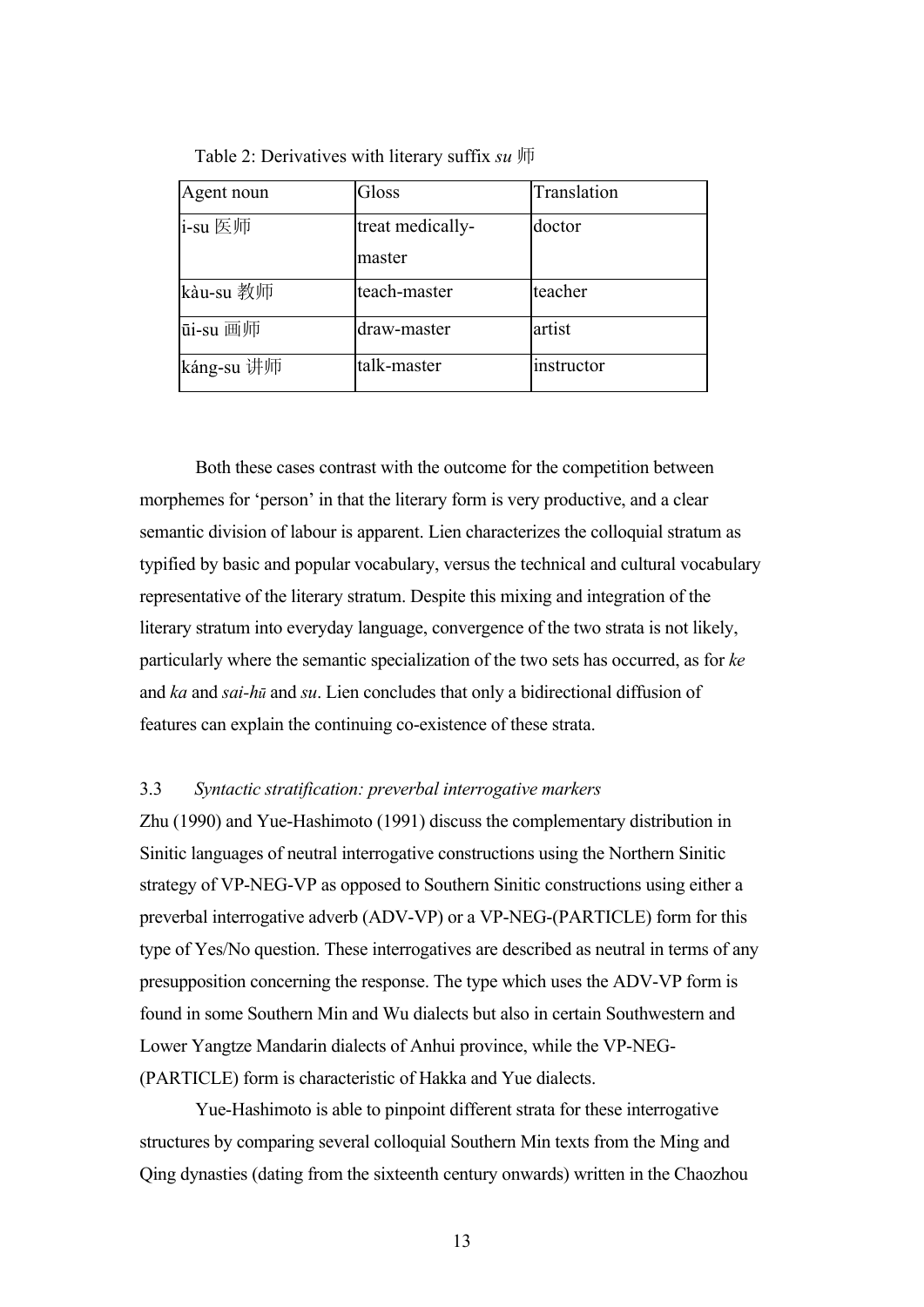and Quanzhou dialects. Her analysis of these texts enables her to resolve apparent counterexamples where certain Min dialects possess all three strategies described above and thus seem to belie this basic Northern versus Southern distinction. She argues that the ADV-VP form using the adverbial interrogatives  $k\check{e}$   $\overrightarrow{v}$  or  $q\check{i}$   $\stackrel{\text{def}}{=}$ belongs to a residual premodern colloquial stratum found in certain Southern Min dialects such as Yilan in Taiwan and Shantou (Swatow) in Northeastern Guangdong province, China. This contrasts with the form of VP-NEG-(PARTICLE) which has been in use over many centuries and represents a standard and native Southern Min stratum, while VP-NEG-VP represents the non-native stratum which has been borrowed from Northern Chinese. Further comparisons with non-Sinitic languages are made: the ADV-VP form is commonly found in Tibeto-Burman while the VP-NEG form is typical of Kam-Tai, though languages in both families show use of the VP-NEG-VP strategy which overall appears to have the widest distribution in Sino-Tibetan, presumably through diffusion.

#### 3.4 *Syntactic hybrids and metatypy*

Another consequence of language contact is the mixing or *hybridization* of syntactic forms. There are many clearcut cases of this in Sinitic languages where native and borrowed syntactic strategies are eclectically combined into the one new form. This is quite distinct from the situation known as metatypy (Ross 1996) where the syntactic configuration for a construction is borrowed from the prestige language entailing the calquing of its grammatical exponents by the appropriate morphemes. When metatypy occurs, it may replace the native strategy (if there is one - see §4.3 on complementizers below) or it may be used side-by-side with this native form, possibly in different speech levels or registers. Hong Kong Cantonese shows an unusual case of retention of the native form, in combination with metatypy and hybridization for the relative clause construction which I next examine.

Matthews and Yip (in press) have coined the useful term of *ditaxia* which refers to the parallel use of two syntactic structures in different registers. This lays the basis for analysing a third peculiar construction for the relative clause which has made a recent appearance in Hong Kong Cantonese. The two main relative clause structures can be thus described: colloquial Cantonese employs classifiers as relative markers as in (1) while formal Cantonese employs a structure using the possessive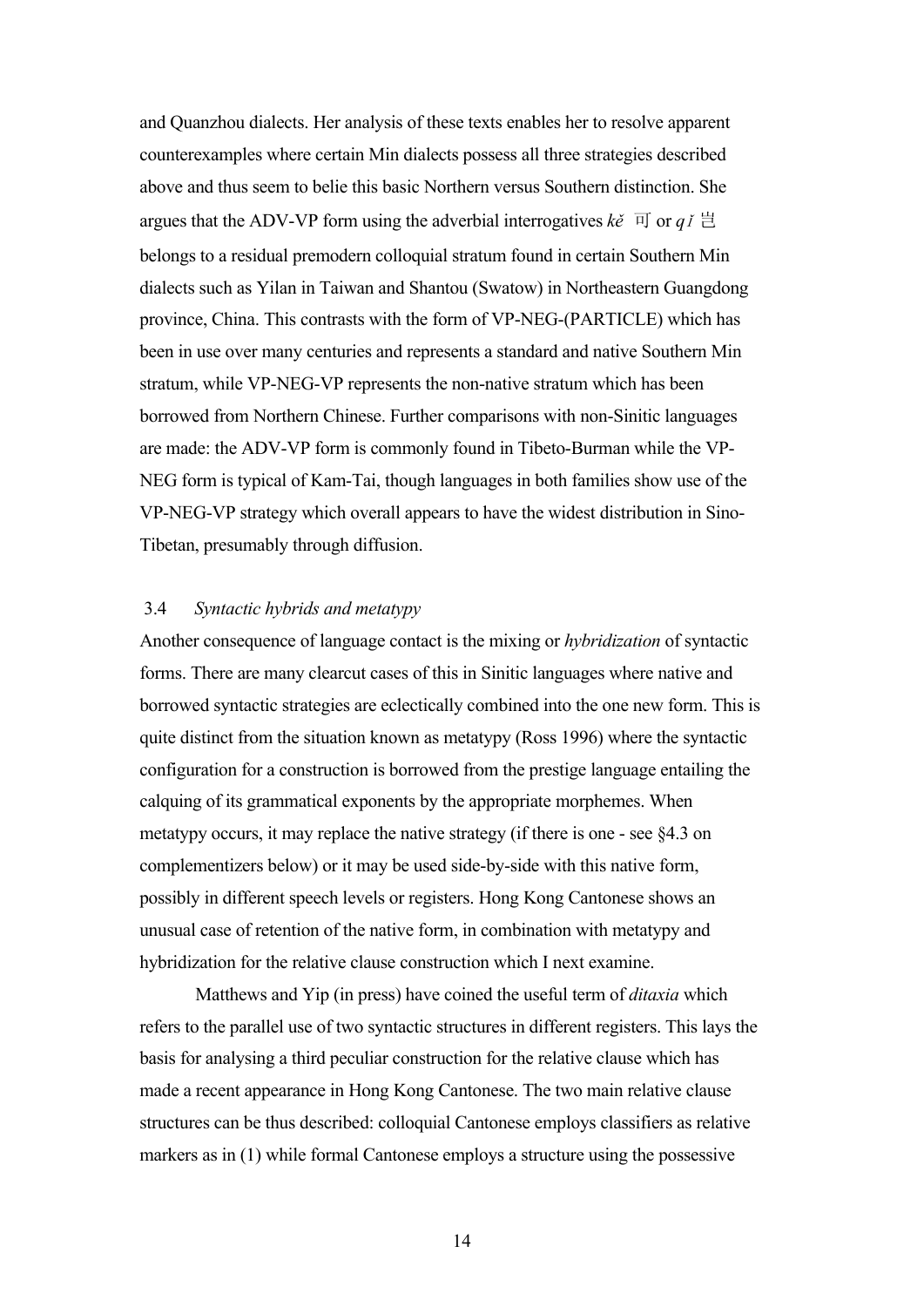*ge 3* which mirrors the use of Mandarin *de* as a relativizer. Compare the following two examples:

(1) Colloquial Cantonese: Relative Clause + DET + CL + HEAD NP

佢 唱 嗰 首 歌 好 好 听 *Koei5 coeng 3 go 2 sau 2 go*  $h\omega^2$  *hou*<sup>2</sup>  *teng1* 3sg sing that CL song very good listen 'the song she sings is very nice'

(2) Formal Cantonese: Relative Clause + GEN + HEAD NP

佢 唱 嘅 歌 *Koei5 coeng 3 ge 3 go 1* 3sg sing PRT song 'the song(s) she sings'

Typologically, the relational, including possessive, use of the classifier in colloquial Cantonese given in (1) is characteristic of other southern Chinese dialect groups such as Southern Min but also of Tai and Hmong-Mien languages, showing further evidence of the affinity among the Sinospheric languages (see Bisang 1992). The construction in (2) is an example of metatypy based on the prestige language, Mandarin. A third and innovative construction represents a hybridization of these two, where both the classifier and  $ge^3$  are present with the form [DET + CL + GEN  $(=ge^3) + N$ ]:

(3) Hybridization: Relative Clause +  $DET + CL + GEN + HEAD NP$ 

| 佢 | 唱                                                                                     | 嗰 | 首 | 嘅 |               |
|---|---------------------------------------------------------------------------------------|---|---|---|---------------|
|   | Koei <sup>5</sup> coeng <sup>3</sup> go <sup>2</sup> sau <sup>2</sup> ge <sup>3</sup> |   |   |   | $qo^{\prime}$ |
|   | 3sg sing that CL PRT                                                                  |   |   |   | song          |
|   | 'the song she sings'                                                                  |   |   |   |               |

At this point, a reasonable surmise might be that such examples of Cantonese show a lack of mastery over the newer Mandarinized form of the relative clause structure. It is interesting to learn, however, that the hybrid relative clause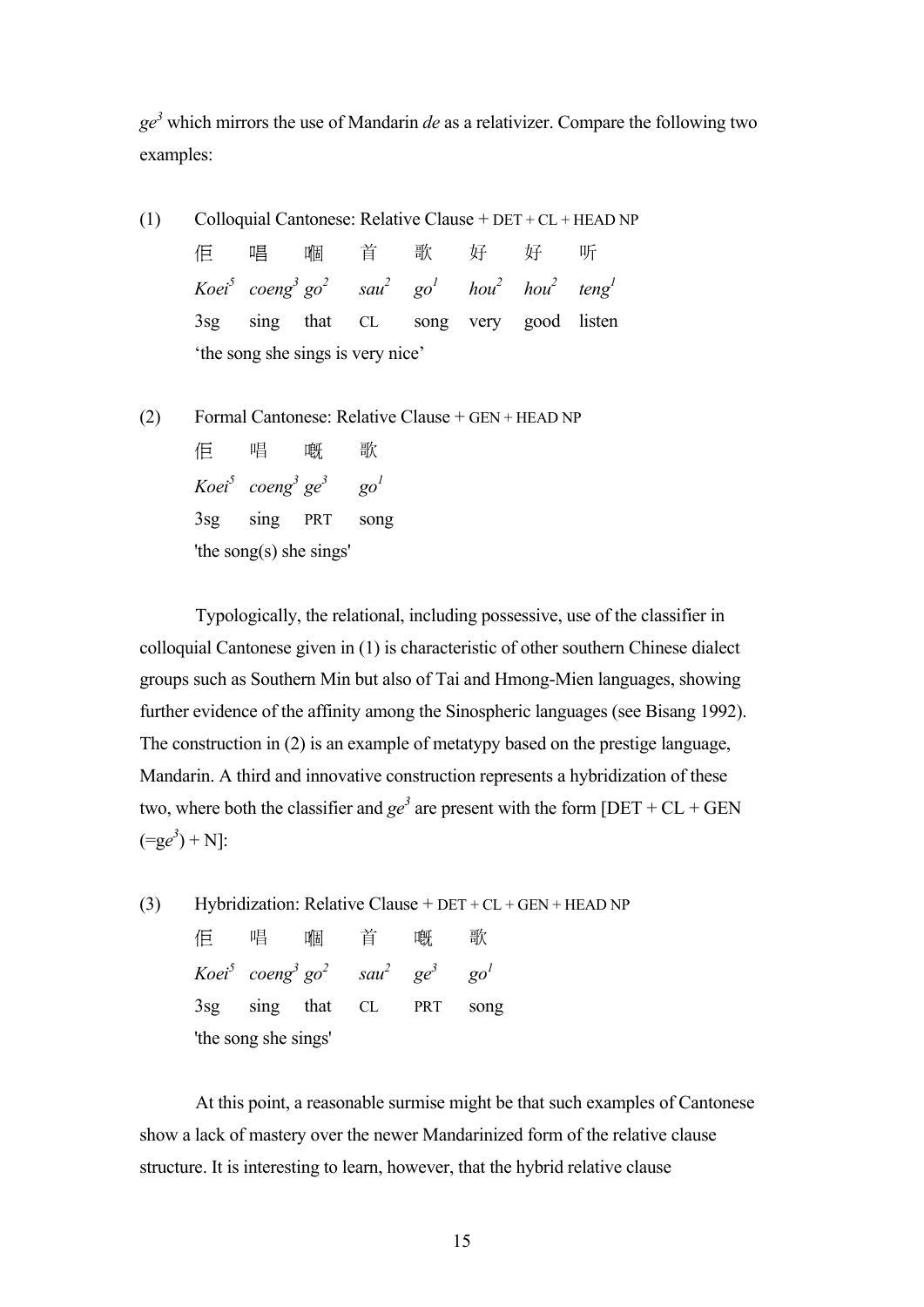construction tends to be used in more formal and public registers such as broadcasting and sermons, and is therefore classified as pseudo-High in register by Matthews and Yip. Possibly it serves a double purpose: on the one hand it has an emblematic status for Cantonese speakers - it can be used to show linguistic solidarity and Cantonese identity by retaining the classifier as a marker of the relative clause - yet on the other hand speakers retain the use of 'posh' Cantonese by means of the counterpart of the Mandarin relative clause, which uses the genitive marker  $ge^3$  (see Aikhenvald, this volume, on the topic of emblematicity). An explanation involving syntactic hypercorrection does not appear to be relevant in this case.

A similar phenomenon can be observed in both Taiwanese Southern Min and Hakka for the comparative construction where the native strategy using an adverb 'more' is combined with the cognate for Mandarin  $b<sup>i</sup> \mathcal{O} \exists$  L' compare' (see Ansaldo 1999 on this kind of double-marking). Zhu (1990) also examines a hybrid structure for neutral Yes/No questions where an adverbial interrogative marker is used together with a VP-NEG-VP form. This is found in some Lower Yangtze Mandarin dialects, in the Suzhou dialect (Wu) and in the Shantou dialect (Southern Min) (see also §3.2.3). Similarly, Chappell (1992b and in press [c]) notes hybridization for the evidential (or experiential aspect) marker in Taiwanese Southern Min, where the native strategy of a preverbal marker *bat* 别 from the verb 'know' is combined with the verb enclitic *koè*, calqued on Mandarin *guò* 过'cross, pass through'*.*

#### 3.5 *Sùliào pŭtōnghuà* 塑料普通话 'the plastic common language'

Wu (1992) describes a variety of Changsha Mandarin called *sùliào* or 'plastic' *p*ǔ *t*ō*nghuà*' in which convergence is taking place between the local Xiang dialect and the official language, *pŭtōnghuà*. *Pŭtōnghuà* literally 'the common language', is based on the pronunciation of educated speakers of the prestige dialect of Beijing Mandarin in combination with the vocabulary and grammar of model works of vernacular literature written in Northern Chinese dialects. This definition was promulgated for the official language of China in 1955 (Chen 1999: 25). Speakers prefer to use Changsha Xiang but in official and formal situations they are encouraged to use *pŭtōnghuà*. Although the convergence is unidirectional - in the direction of Mandarin - it is far from complete.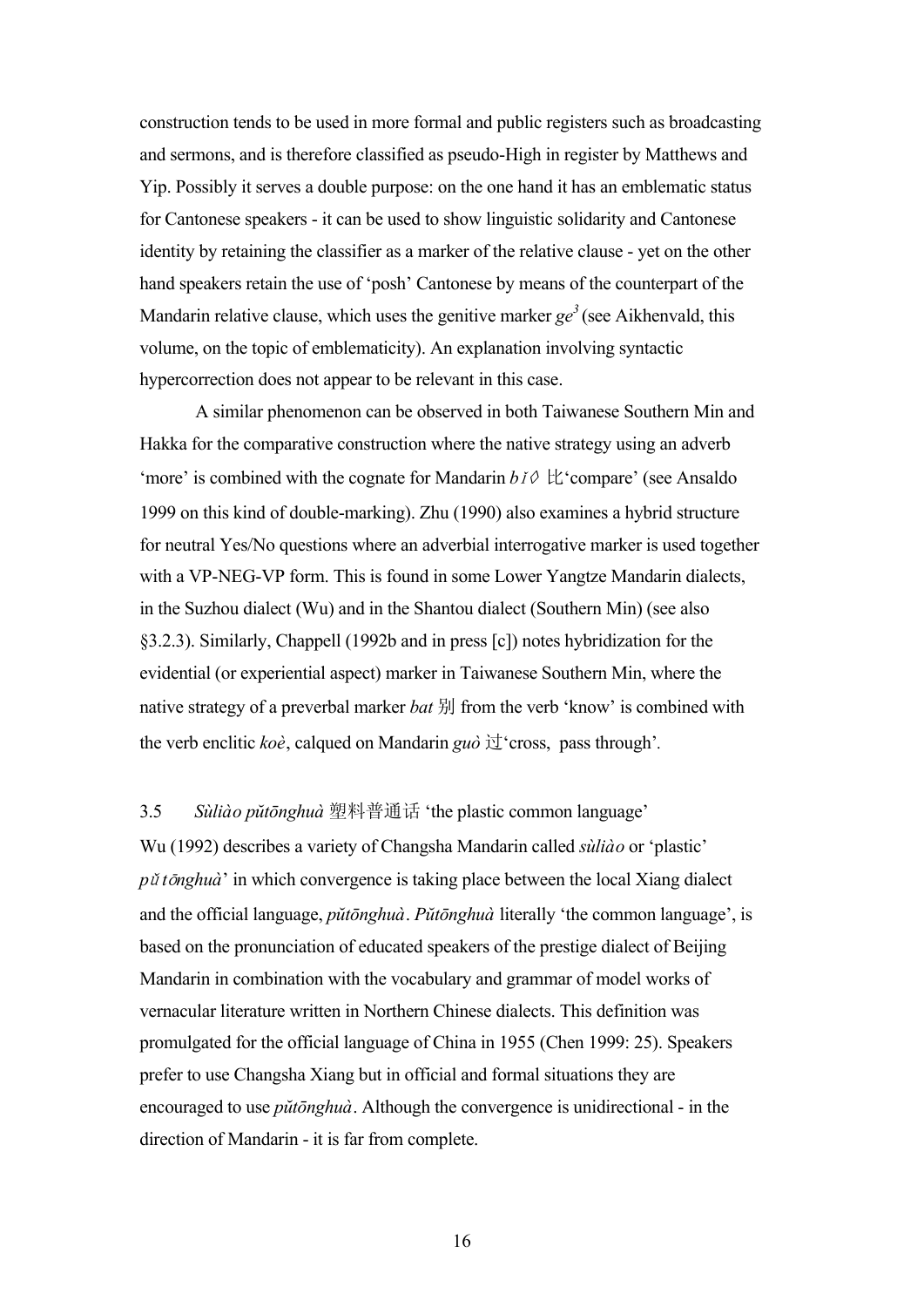When speakers accommodate to *pŭtōnghuà*, a language over which they may not have full command, a special tone correspondence is set up which neither belongs to the Changsha Xiang dialect nor to *pŭtōnghuà*, yet symbolizes that speakers have adopted an official speech level which is as close as they can possibly come to *pŭtōnghuà*. Even when non-standard lexical items are used, specific to the Xiang dialect, or speakers are unable to distinguish velar from alveolar nasal endings, let alone retroflexes from dental sibilants (as they should in standard Mandarin), the mere fact that they are using this special tone correspondence suffices for their speech to be considered 'official', that is, as plastic *pŭtōnghuà.*

By way of contrast, if speakers use the right lexicon and grammar for *pŭtōnghuà* but retain their own Changsha Xiang tone pattern, their speech remains irredeemably Changsha Xiang. The reason is as follows: first, it needs to be noted that Changsha Xiang has seven tones, whereas both plastic *pŭtōnghuà* and 'real' *pŭtōnghuà* have only four. Wu (1992: 137-138) explains how the correspondences between the Middle Chinese sources for the modern tones in standard Mandarin and colloquial Changsha Xiang differ. Changsha speakers base their rules for conversion of Xiang tones into plastic *pŭtōnghuà* on the historical relationships for their *own* dialect with Middle Chinese. It is this local interpretation which has created the special tone correspondences that act as a marker of plastic *pŭtōnghuà.* 

In the final section, I examine the outcomes of language change: are pathways of grammaticalization triggered by a certain set of typological preconditions in the given language; is it due to areal diffusion of a morphosyntactic feature or, more broadly, merely attributable to common language universals of grammatical change?

## **4. Shared grammaticalization pathways in Sinitic, areal diffusion and language universals**

In this section, I examine five sets of data in Sinitic: the source of the diminutive suffix, the feature of negative existential verbs 'there is not/there are not', the development of complementizers from verbs of saying, adversative passives and some constructions which express inalienable possession. Some of these phenomena unify Sinitic as a family while others bear witness to the grouping of languages in the Southeast and East Asia zone as a *Sprachbund* or linguistic area. In this section, the attempt is made to distinguish which features represent a pathway of grammaticalization that is crosslinguistically unremarkable, which are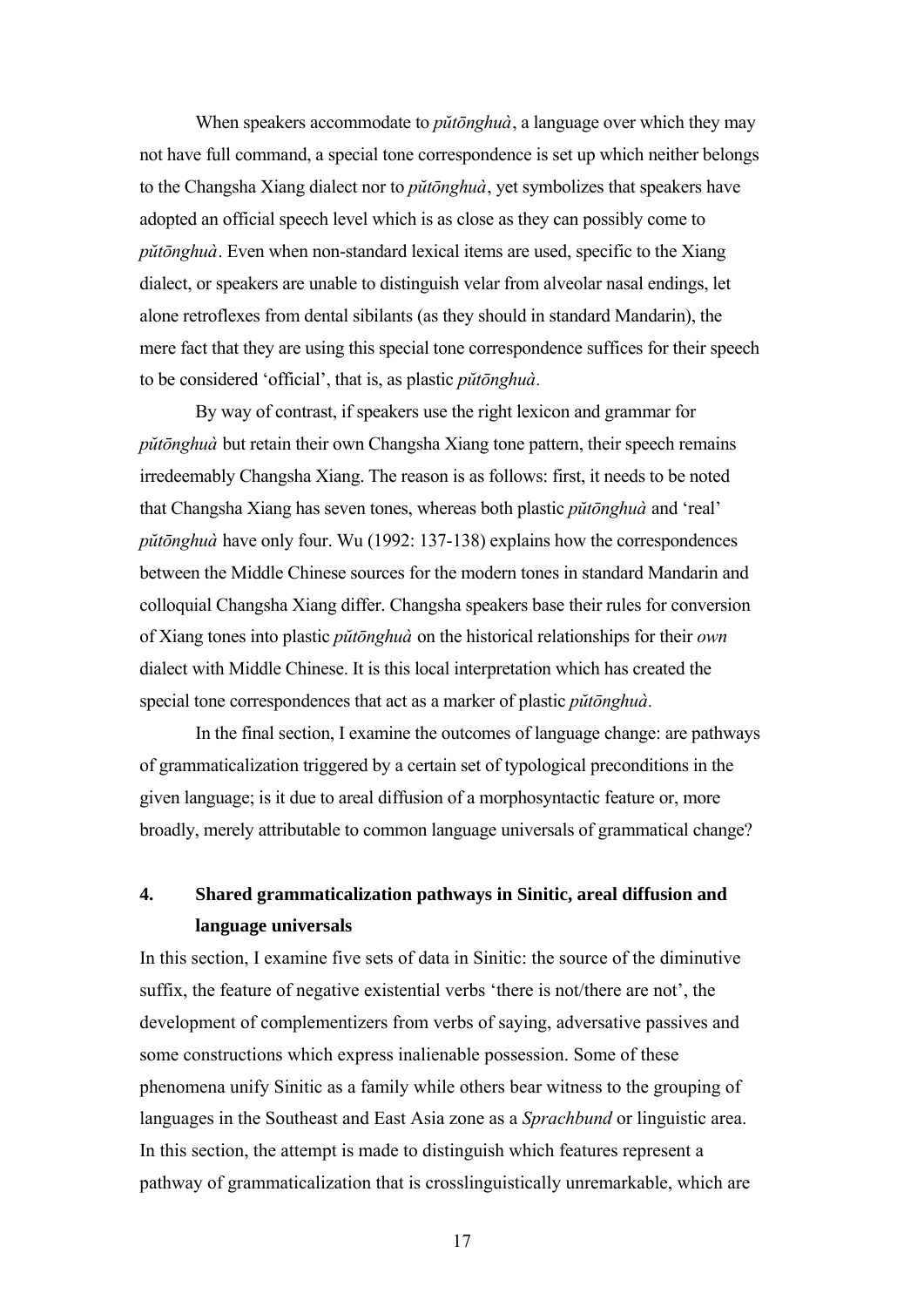the result of areal diffusion, and which could be seen as special typological features of Sinitic languages.

## 4.1. *Early Southern Min dialect grammar and evidence for grammaticalization: the diminutive*

Early 17th century texts on Southern Min dialects provide an invaluable source for the diachronic study of the grammar of their modern counterparts in that they are largely written in the special dialect characters for vernacular Hokkien. Below, I compare the diminutive of modern Southern Min dialects such as Taiwanese and Amoy (Xiamen) with those found in the *Arte de la lengua Chiõ Chiu* (1620), a grammar on the same type of dialect written in Spanish.<sup>iv</sup>

In Sinitic languages, the diminutive has its source in various morphemes for 'son' which may have 'child' as a secondary meaning. A morpheme for 'child' is the common source crosslinguistically for diminutives (see Heine et al 1991: 79- 88; 1993: 38). For example, Mandarin uses the suffix  $\sigma <$  ér  $\oplus$  'son' while Cantonese employs tone sandhi, changing the citation tone to high rising tone, the cheshirization of an earlier segmental morpheme meaning 'son'. Cheshirization refers to the attrition of segmental phonemes, which leave a mere trace of their former phonetic substance, such as the tone.<sup>V</sup> In Taiwanese Southern Min, the diminutive is formed with the suffix *-a*. It can be related to the lexeme for 'son',  $\vec{\pm}$  $k \textit{ia}^n$ , used in the *Arte* (1620: 2b, 11a,12b) and to  $k \textit{ia}^n$  'son' in contemporary Taiwanese and Amoy, for which the character  $\mathbb{\bar{F}}$  is used as well.<sup>vi</sup> Note that the stem of the word used for 'child' in the *Arte* —简仔  $k$ *in n ia* (1620: 15) or  $\exists$ 仔  $g/n - \dot{a}$  ~  $g/n - n\dot{a}$  in contemporary Taiwanese — cannot be the source for this diminutive on phonological grounds (see Lien 1998).

 In the early 17th century grammar of Southern Min, the following description is given for the diminutive (1620:10):

#### (4) *Arte de la lengua Chiõ Chiu* (1620)

"The diminutive is formed with the final particle *ia* or *nia* or *guia*:

| kéiguìa | 圭仔 | 'little chicken' [ <i>pollito</i> ]   |
|---------|----|---------------------------------------|
| bôguìa  | 帽仔 | 'little hat' [sonbrerillo]            |
| tóguìa  | 刀仔 | 'little knife'[ <i>guedillito</i> ]." |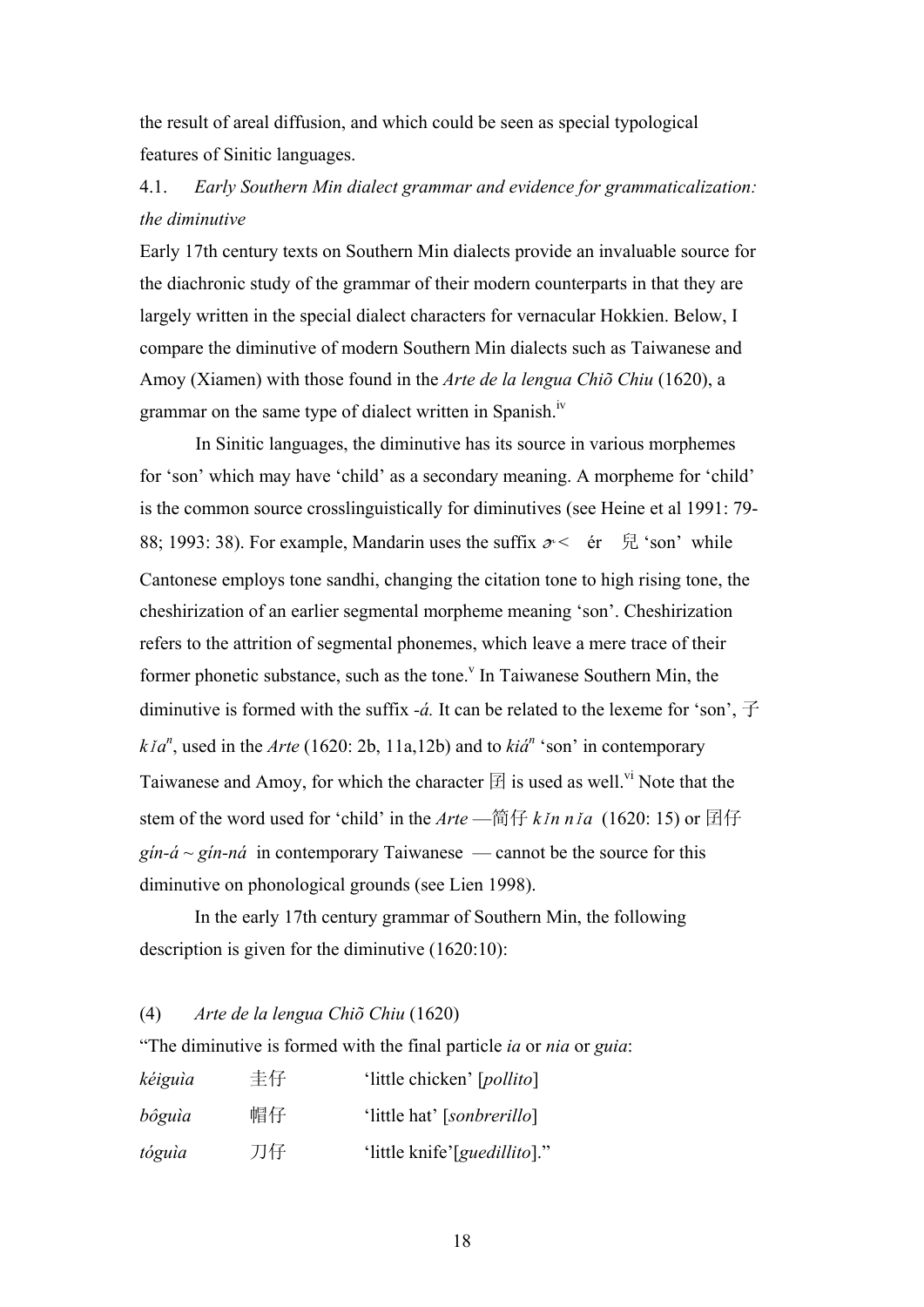In contemporary Taiwanese, the three corresponding words are *ke-á* 'chicken, little chicken';  $b\bar{o}\text{-}\acute{a}$  'hat' and  $\text{to}\text{-}\acute{a}$  'knife, small knife' respectively, indicating partial bleaching of the diminutive feature.<sup>vii</sup>

I suggest that in this early grammar of Southern Min, the *Arte*, an incipient stage of development for the diminutive can be viewed, where its form can still be clearly related to the morpheme for 'son', unlike contemporary Southern Min where the form has atrophied to *-á* and can be used not only as a diminutive but also as a marker for the noun category:

(5) Taiwanese Southern Min: 一 张 桌仔 合 两 张 椅仔 *chit tè toh*-*á kap n g tè í-á*  one CL table and two CL chair 'a table and two chairs' (not: 'a small table and two small chairs')

It is interesting to find that the lexeme  $k i \hat{a}^n$  can nonethelesss still be used as a kind of suffix to mark the young of animal species, postposed after the reduced diminutive form:

(6) 牛仔囝 狗仔囝 *gû-á-kián káu-á-kián* ox-DIMN-offspring dog-DIMN-offspring 'calf' 'puppy'

 Further support for the proposed grammaticalization pathway of 'son' > DIMINUTIVE comes from Yang (1991: 166) who points out that the diminutive suffix in the Chaozhou dialect of Southern Min retains the full form of  $ki\acute{a}^n$ .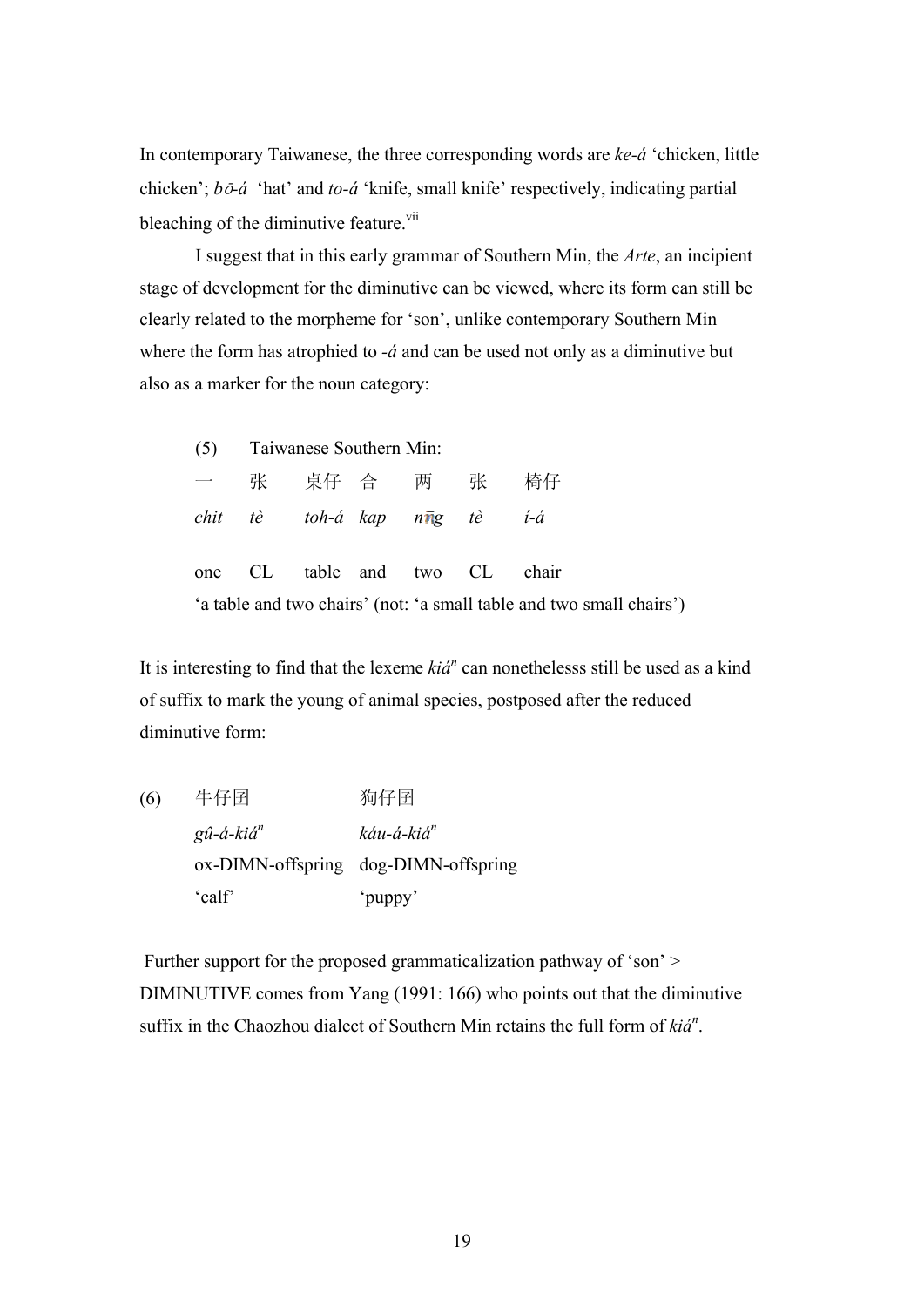(7) 鼎仔 Chaozhou:*tian kiá<sup>n</sup>* contrasting with Xiamen, Zhangzhou, Taiwanese:  $\vec{a}$ <sup>n</sup>- $\vec{a}$ 'a small cooking pot'

Yang also quotes the Tang poet  $\overline{M}/\overline{M}$  Gu Kuang who annotates the character  $\overline{H}$ , pronounced with an alveopalatal initial / *t* $\varphi$ *i*ǎ*n*/ in modern Mandarin, as having the meaning 'son' in colloquial Min in §13 of his poem 上古之什 *Shànggŭzh*ī*shé*.

| (8) | 子 |  |  | 音 蹇 闽 俗 呼 子  为                                |                                                                                                                 |
|-----|---|--|--|-----------------------------------------------|-----------------------------------------------------------------------------------------------------------------|
|     |   |  |  | Jiăn yīn jiăn min sù hū zi wéi jiăn           |                                                                                                                 |
|     |   |  |  | (word) sound jian Min custom call son as jian |                                                                                                                 |
|     |   |  |  |                                               | "The sound of this character $\mathbb{\overline{B}}$ is <i>jiǎn</i> , the Min usually call 'son' <i>jiǎn</i> ." |

The more general case of semantic change from 'child' to diminutive morpheme is well-attested in other languages of the world, for example, in Jurafsky (1996) and Heine et al (1993: 38) while the use of diminutives with probable source morphemes in sex-specific 'son' is characteristic of Sinitic (for more data, see Huang 1996). The *Arte* provides the hard evidence for this semantic change into a diminutive suffix, affecting the morpheme 'son' in Southern Min (see also Chappell in press [b]). Given the widespread occurrence of the first type of conceptual shift cross linguistically, I conclude that while this more semantically specific case may be a shared development in Sinitic languages, it only partially characterizes it typologically.

#### 4.2. *Negative existential constructions: 'there is no/there are no'*

Southern Sinitic languages display a large number of negative morphemes which can be used to negate propositions at clause-level. Furthermore, the semantic space for negation is carved up by subtle modal and aspectual nuances. In particular, Southern Min languages show a highly differentiated set of negative adverbs, most being fused forms combining one of the first two negatives listed in Table 3 with various modal verbs and showing different degrees of bondedness: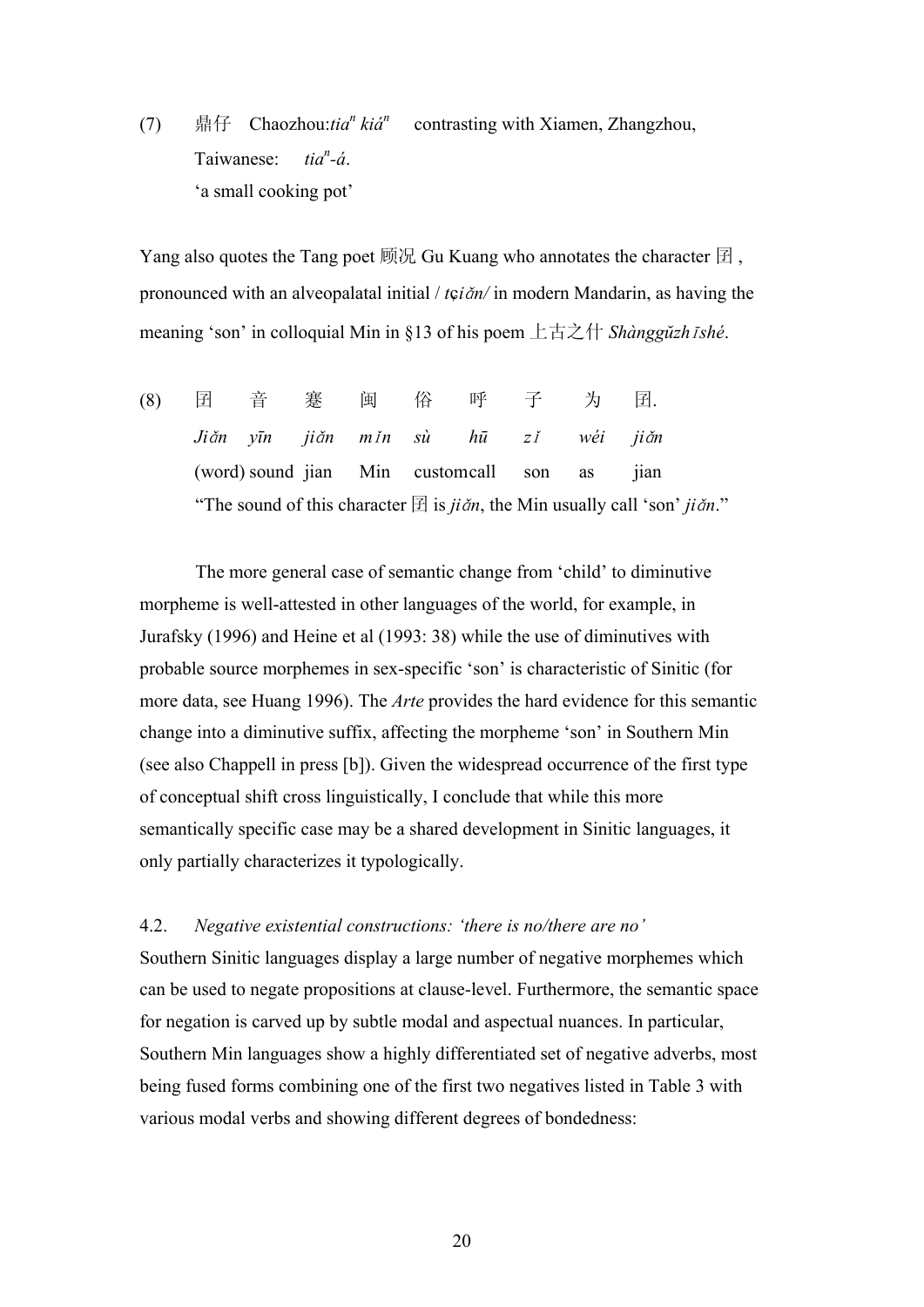| $b\hat{o}+V$                                          | 無    | Negation of perfective contexts, attributive predicates  |
|-------------------------------------------------------|------|----------------------------------------------------------|
|                                                       |      |                                                          |
| $m + V$                                               | 晤    | Negative marker for property verbs, imperfective         |
|                                                       |      | contexts $\&$ unwillingness to V                         |
| $(i\acute{a}) b\bar{e}+V$                             | (猶)未 | Negation of expectation: 'have not (yet) V-ed'           |
| $bo\bar{e}+V$                                         | 勿会   | Negation of ability/possibility to V: 'unable to V'      |
| $b$ <i>oài</i> + $V$                                  | 勿爱   | Negation of perfective desiderative: 'didn't want to V'  |
| $\overline{m}$ <i>m</i> $\dot{a}$ <i>i</i> + <i>V</i> | 唔爱   | Negation of imperfective desiderative: 'don't want to V' |
|                                                       |      |                                                          |
|                                                       |      |                                                          |
| $m\dot{a}i+V$                                         | 莫    | Negative imperative: 'Don't V!'                          |
| $\overline{m}m\acute{o}+V$                            | 唔爱   | Negative hortative: 'You shouldn't V!'                   |
|                                                       |      |                                                          |
| $\overline{m}$ bién + V                               | 唔免   | Negation of necessity: 'You don't need to V'             |
|                                                       |      |                                                          |

Table 3: Taiwanese Southern Min negative markers:

In Sinitic, it is typically the marker used to negate perfective clauses which also has a fully verbal use meaning *there is no Y/there are no Y* with one nominal argument. This set of verbs in Southern Sinitic can also occur in a transitive syntactic frame as the negative possessive verb: *X has no Y*. I describe the semantic and syntactic features of negative existential verbs in more detail in Chappell (1994) and observe that their prior lexical meaning is often 'lose' as exemplified by (9) for Cantonese  $\overline{T}$  *mou*<sup>5</sup> where the meaning is ambiguous between the two uses:

(9) Cantonese:

| 已经                                                      | 右 | 哩 | 個 | 嘅 | - 权 势                                                                                                          | 啊     |  |
|---------------------------------------------------------|---|---|---|---|----------------------------------------------------------------------------------------------------------------|-------|--|
| $yi^3$ ging <sup>1</sup>                                |   |   |   |   | <b>mou</b> <sup>5</sup> lei <sup>5</sup> goh <sup>3</sup> ge <sup>3</sup> , kuen <sup>4</sup> sai <sup>3</sup> | $a^I$ |  |
| already                                                 |   |   |   |   | <b>NEGVthis</b> CL PRT power                                                                                   | PRT   |  |
| '(This prime minister) had already lost his power.' OR: |   |   |   |   |                                                                                                                |       |  |
|                                                         |   |   |   |   |                                                                                                                |       |  |

'The prime minister no longer had any power.'

Standard Mandarin does not possess such a negative existential or negative possessive verb. It must use the negative perfective marker *méi* preposed before the verb  $y\delta u$  'there is', shown in (10).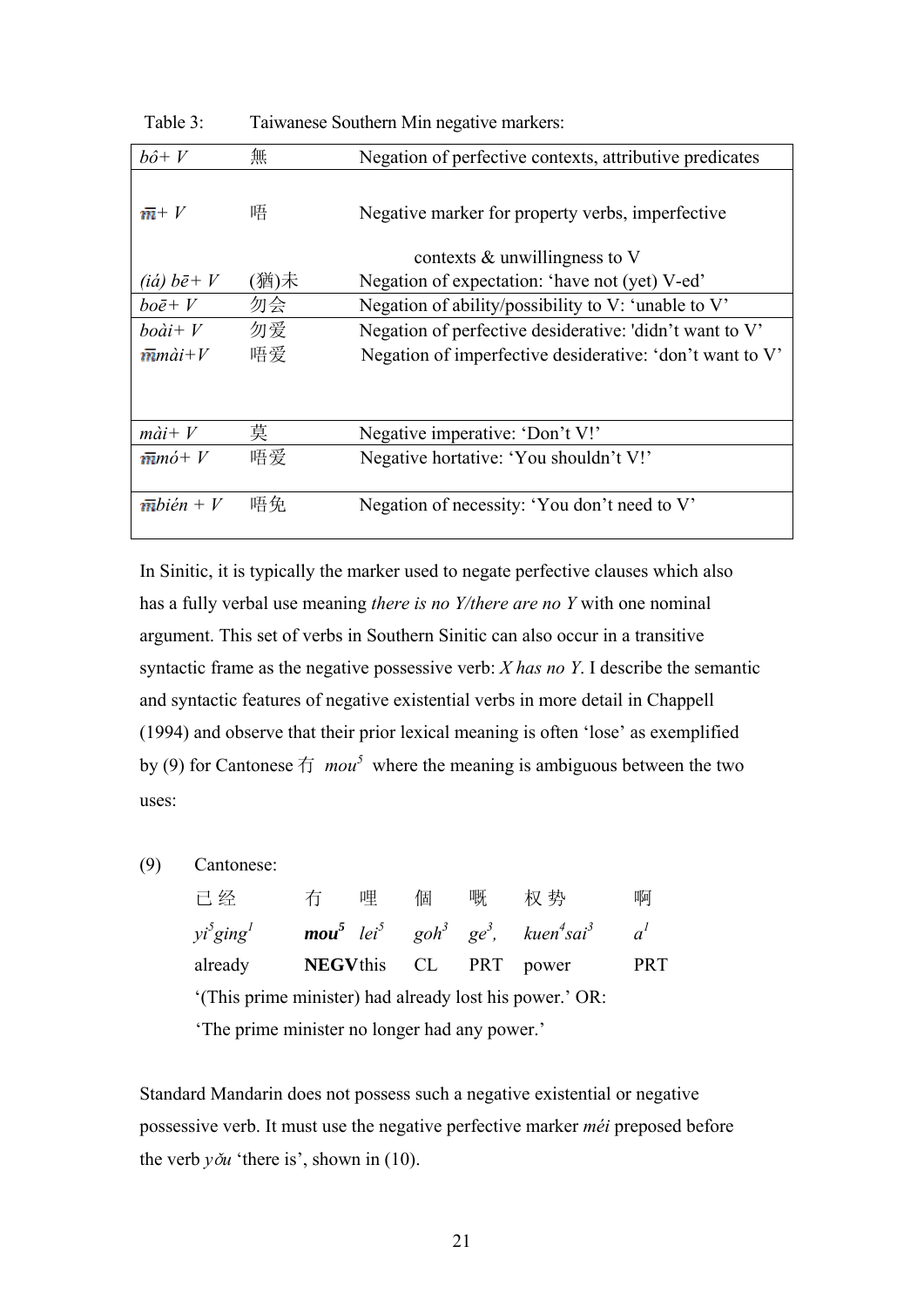(10) Mandarin:

| 没 (有)                         |                           |        |  |
|-------------------------------|---------------------------|--------|--|
| $m\acute{e}i$ $(y\breve{c}u)$ |                           | rén le |  |
|                               | NEG (there:be) person CRS |        |  |
|                               | 'There's nobody here.'    |        |  |

Omission of *y*ǒ*u* 'there is' is possible but should not be confused with an analysis of *méi* as a monomorphemic negative existential verb (which it is not), since *y*ǒ*u* can always be added back in. It appears that the same situation applies in many Tibeto-Burman languages where a negative adverb or prefix beginning with *m-* is used (see Matisoff 1991: 388, 393-394), and also in Thai. In other words, these languages similarly do not have a special negative existential verb. Hence, this is a Southern Sinitic feature, not attested in either northern Chinese or evidently in the other half of the Sino-Tibetan language family. It is neither a Sinospheric typological feature nor a pan-Sinitic one. Nor is it well-documented cross-linguistically, given that Payne (1985) discusses this type of negation for only a few Austronesian languages but does not include it as a negation type.

#### 4.3 *Complementizers*

In Taiwanese Southern Min, a complementizer similar in function to English *that* has grammaticalized out of the verb 'to say' *kóng* 講. Matisoff (1991: 398-400) describes this path of grammaticalization as an example of the general category of verbs developing into verb particles in Southeast Asian languages, represented by Thai, Khmer and Lahu. Like these three languages, the Southern Min verb 'say' is also used at the end of a non-final clause and before the intonation break to introduce the complement clause. It is not fully grammaticalized since it may be omitted. Moreover, it forms a kind of verb complex with the preceding matrix verb which must belong to one of the following verb classes: speech act, cognition or perception, and it directly introduces the embedded clause, as in (11):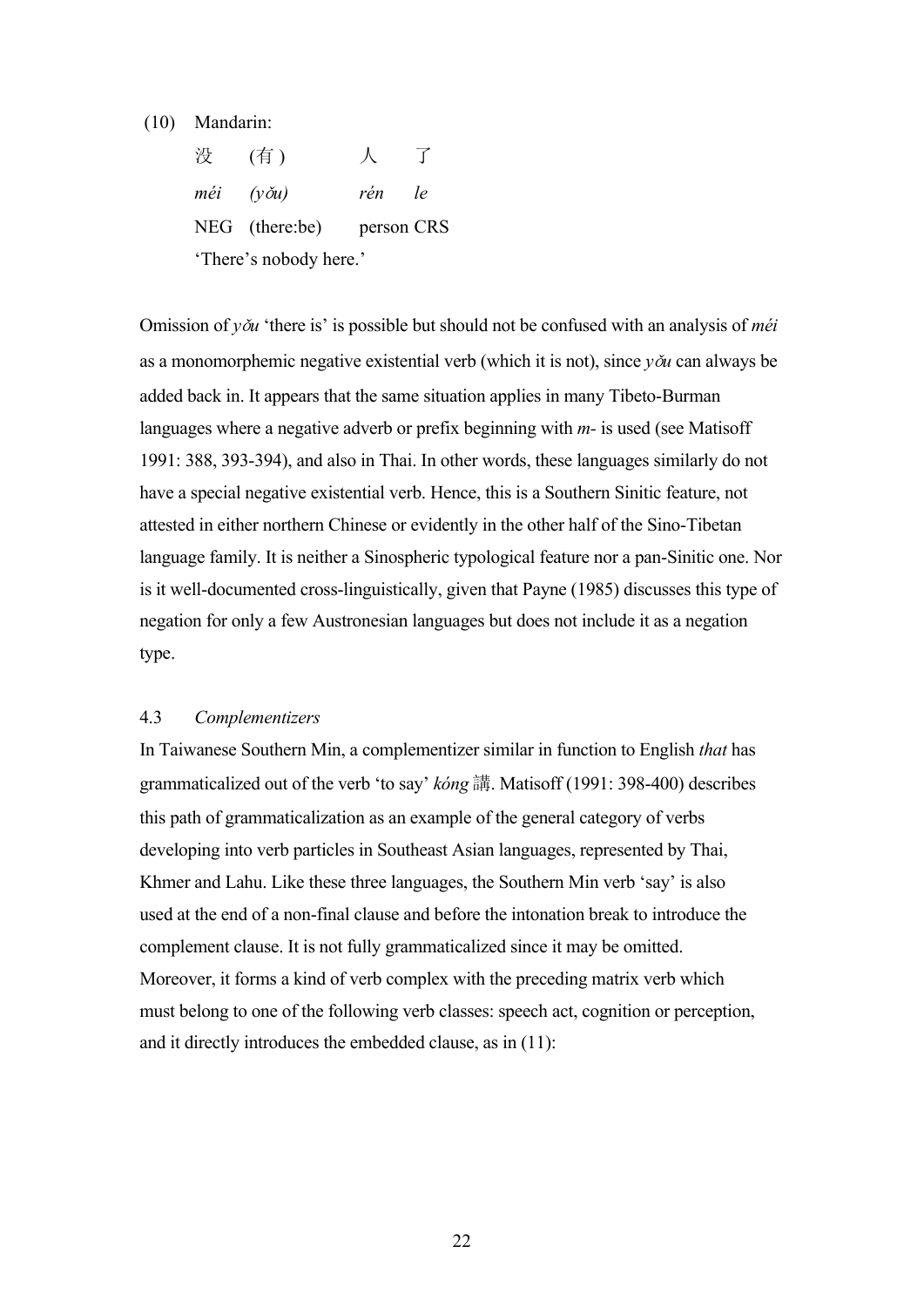(11) Taiwanese Southern Min

| 遐 | 個 | 敌对                                                                | 的 | 武将                                             | 共 笑 | 講 |
|---|---|-------------------------------------------------------------------|---|------------------------------------------------|-----|---|
|   |   | Hia ê $\langle MC: d'du\rangle > \hat{e}$ búchiòng kā chhiò kóng, |   |                                                |     |   |
|   |   | that CL opposing L                                                |   | general PRETR <b>laugh SAY</b> <sub>that</sub> |     |   |

| 这    | 是                     | 号作                                 | <j:猴面< th=""><th>冠者&gt;.</th></j:猴面<>   | 冠者>. |
|------|-----------------------|------------------------------------|-----------------------------------------|------|
| che  | $\overrightarrow{si}$ | $h\bar{\sigma}$ -ts $\dot{\sigma}$ | $\langle J: Sarumen \; Kanja \rangle$ . |      |
| this | he                    | name:as                            | monkey: face youngster                  |      |

'Those generals who opposed him mocked him (General Toyotomi) as the one who should be called "monkey-face boy".' [*Japanese tales* 629-630] (Note:  $MC = M$ andarin Chinese insert;  $J = J$ apanese insert)

In this first stage of grammaticalization, when *say* verbs are used as quotative markers, the lexical meaning is not completely bleached. Examples such as *chhiò kóng* could still be rendered as 'laughed (at him) saying' while in the second stage where *kóng* is used with cognitive verbs such as *siū<sup>n</sup>* 'think', its literal meaning is less plausible: 'think saying'. The putative path of development is outlined in Chappell (in press [e]) in addition to other grammaticalized or partially grammaticalized uses of *kóng* as a metalinguistic marker of explanation; an evidential marker of hearsay; a component of a compound conditional marker; a topic introducer and as a clausefinal marker of assertions and warnings. It has not yet developed a purposive function, which may indicate that certain of its several grammaticalization pathways are relatively 'young' (Bernd Heine pers. comm.).

There has been only very little study of this phenomenon in typological work on Sinitic languages to date. In Chappell (in press [e]), I show that this development has proceeded as far as the quotative stage in some Yue and Wu dialects and to a lesser extent in standard Mandarin. For the Yue dialect of Cantonese, ample evidence can be found of the use of  $w a^6$  'to speak' in conversational and narrative texts where it functions as such a quotative marker with speech act verbs. Note, however, that  $wa^6$ does not form a verb complex with the preceding speech act verb: this is clear in the fact that it can be separated from the verb by a noun denoting the direct object: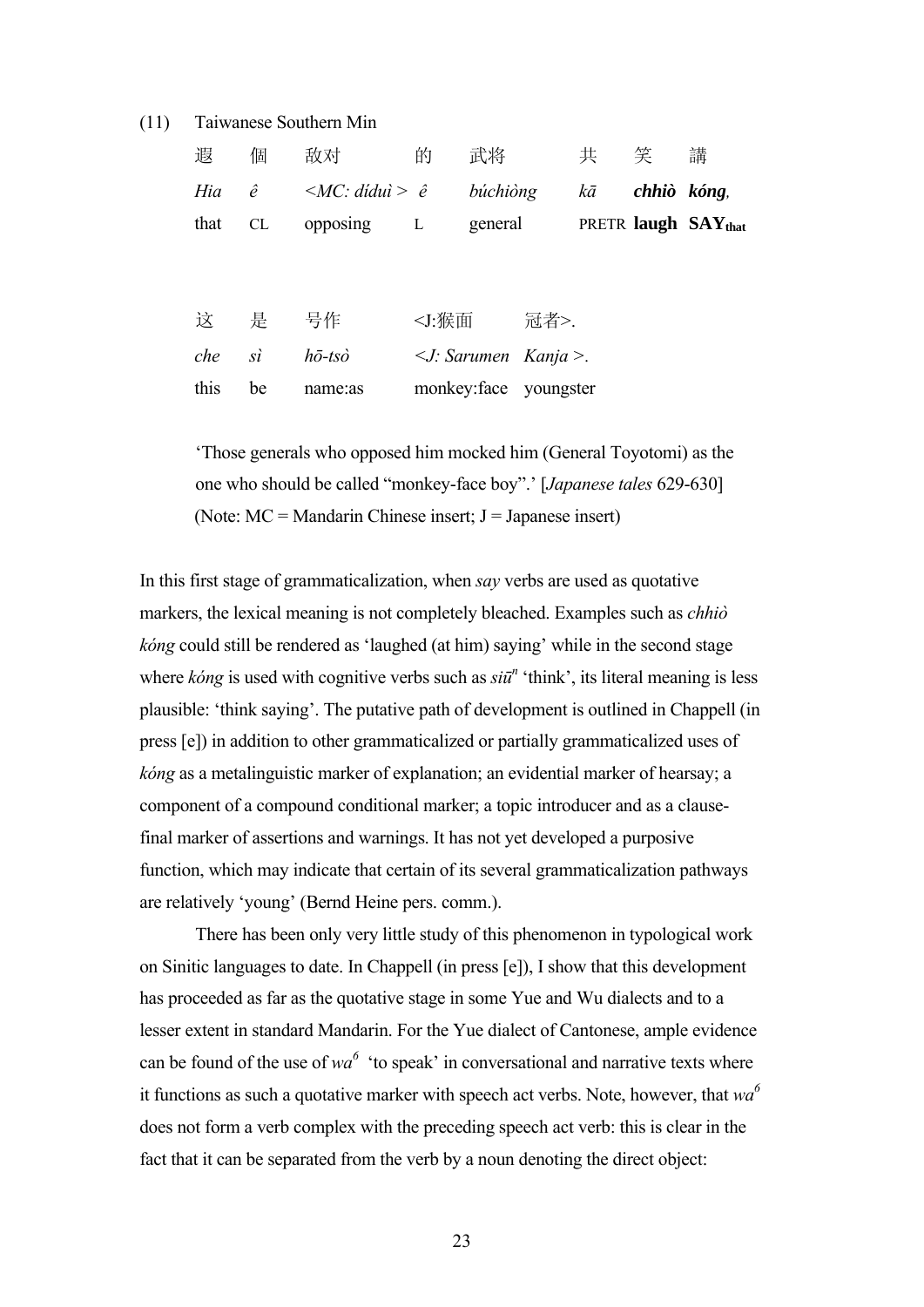(12) Cantonese

| 赞           | 哩 | 個 | 男仔                                                                                     | 诂      |
|-------------|---|---|----------------------------------------------------------------------------------------|--------|
|             |   |   | jaan <sup>3</sup> lei <sup>5</sup> goh <sup>3</sup> laam <sup>4</sup> jai <sup>2</sup> | $wa^o$ |
| praise this |   |   | CL young:man                                                                           | say    |
|             |   |   | "(She) praised this young man saying"                                                  |        |

Although a verb complex with 'say' as  $V_2$  is not a possible strategy for introducing complement clauses in standard Beijing Mandarin, or *p*ǔ*t*ō*nghuà* (as opposed to such a use for quotations), it is in the regional variety known as Taiwanese Mandarin. It is striking that Taiwanese Mandarin does not choose the cognate verb for *kóng*, which is *ji*ǎ*ng* in Mandarin, to create the new syntactic calque but instead makes use of its functional equivalent, the high frequency verb *shuō* 说, in the configuration NOUN - SUBJECT - VERB<sub>1</sub> -  $\text{shu}\bar{\text{o}}$  + CLAUSE:

(13) Taiwanese Mandarin

| 那                                                      | 我               | 希望     |                         | 说    |      | 这    | 個    | 愿望       |
|--------------------------------------------------------|-----------------|--------|-------------------------|------|------|------|------|----------|
| nà                                                     | wŏ              | xīwàng |                         | shuō |      | zhèi | ge   | yuànwàng |
| <b>CONJ</b>                                            | 1S <sub>G</sub> |        | hope $SAY_{comp}$       |      | this | CL   | wish |          |
|                                                        |                 |        |                         |      |      |      |      |          |
| 很                                                      | 快               | 就      | 到 了                     |      |      |      |      |          |
| hěn                                                    | kuài jiù        |        | dào                     | le   |      |      |      |          |
| very                                                   |                 |        | quickly then arrive PFV |      |      |      |      |          |
| 'So I hope that this wish will be realised very soon.' |                 |        |                         |      |      |      |      |          |
|                                                        |                 |        |                         |      |      |      |      |          |
|                                                        |                 |        |                         |      |      |      |      |          |

(14) Beijing Mandarin

 \*我 希望 说 *\* w*ǒ *xīwàng shuō*  1SG hope say

However, this does not provide supporting evidence just for the North-South divide for Sinitic languages: it appears that Sinitic is encircled by language families and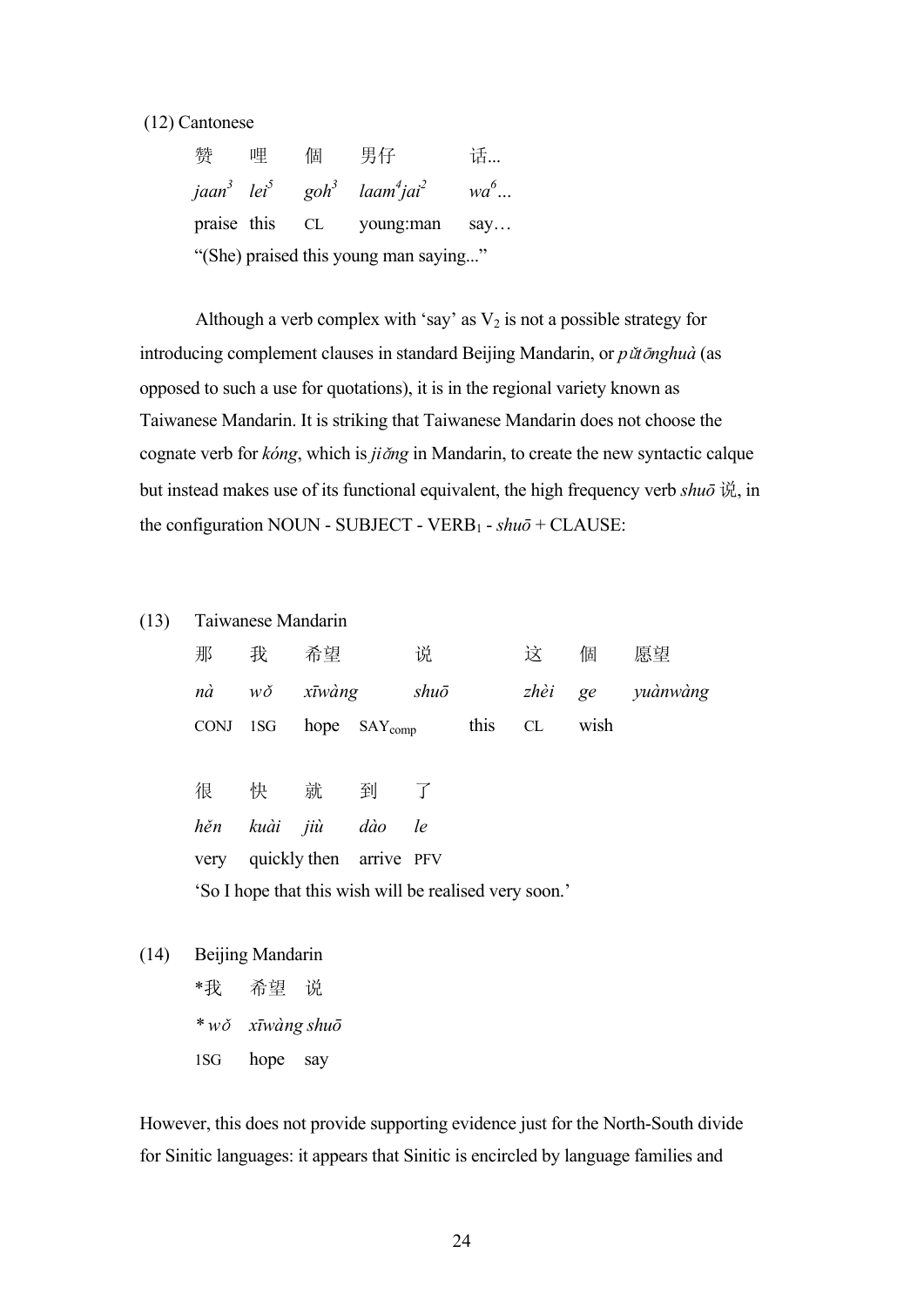language isolates (such as Japanese and Korean) that all possess complementizers which have developed from verbs of saying. This feature has been described in the relevant literature for individual languages belonging to Tibeto-Burman, Tai-Kadai, Hmong-Mien, Indic, Dravidian and Altaic (see Matisoff 1991, Saxena 1988).

Since this semantic change is also crosslinguistically well-attested (it occurs widely in various language families of Africa - see Frajzyngier 1996 for Chadic, Amberber 1995 for Amharic, Heine et al 1991: 216-7; 246-7; Heine et al 1993: 190-8 for a larger sample of languages), it seems that the grammaticalization of *kóng* into a complementizer in Taiwanese Southern Min is most likely a language internal development. It has simply drawn on its own resources (Dixon 1997) to recreate a syntactic device which was in fact available in Classical and Middle Chinese, as attested in the written register.

Indeed, earlier periods of written Chinese made use of verbs of saying such as *yuē* 曰(Classical Chinese) and *dào* 道(Medieval Chinese) as quotative markers, although not as fully-fledged complementizers (described in Chappell in press [e]). This means that not only does Sinitic have its own inherited language-internal devices upon which to analogize but it also has access to patterns and processes which can be imitated from surrounding unrelated language families.

It seems that this has taken place in recent times for sister languages within Sinitic, the case in point being the calquing of the Taiwanese Southern Min complementizer into Taiwanese Mandarin. This is an unusual development in terms of the direction of metatypy from a less prestigious to a more prestigious language and note that there are many other examples of Taiwanese Southern Min constructions which have been borrowed into the Taiwanese variety of Mandarin (see Kubler 1985). This probably reflects linguistic creativity in transferring favoured syntactic forms and devices into Mandarin where gaps exist, rather than a negative description in terms of interference from  $L<sub>2</sub>$ .

Further research on dialect materials would be in order to show irrefutable evidence for the view that the development of a complementizer in Taiwanese Southern Min is a purely independent innovation, triggered however by a combination of factors: a conducive environment in terms of areal typological features and the existence of appropriate language internal characteristics.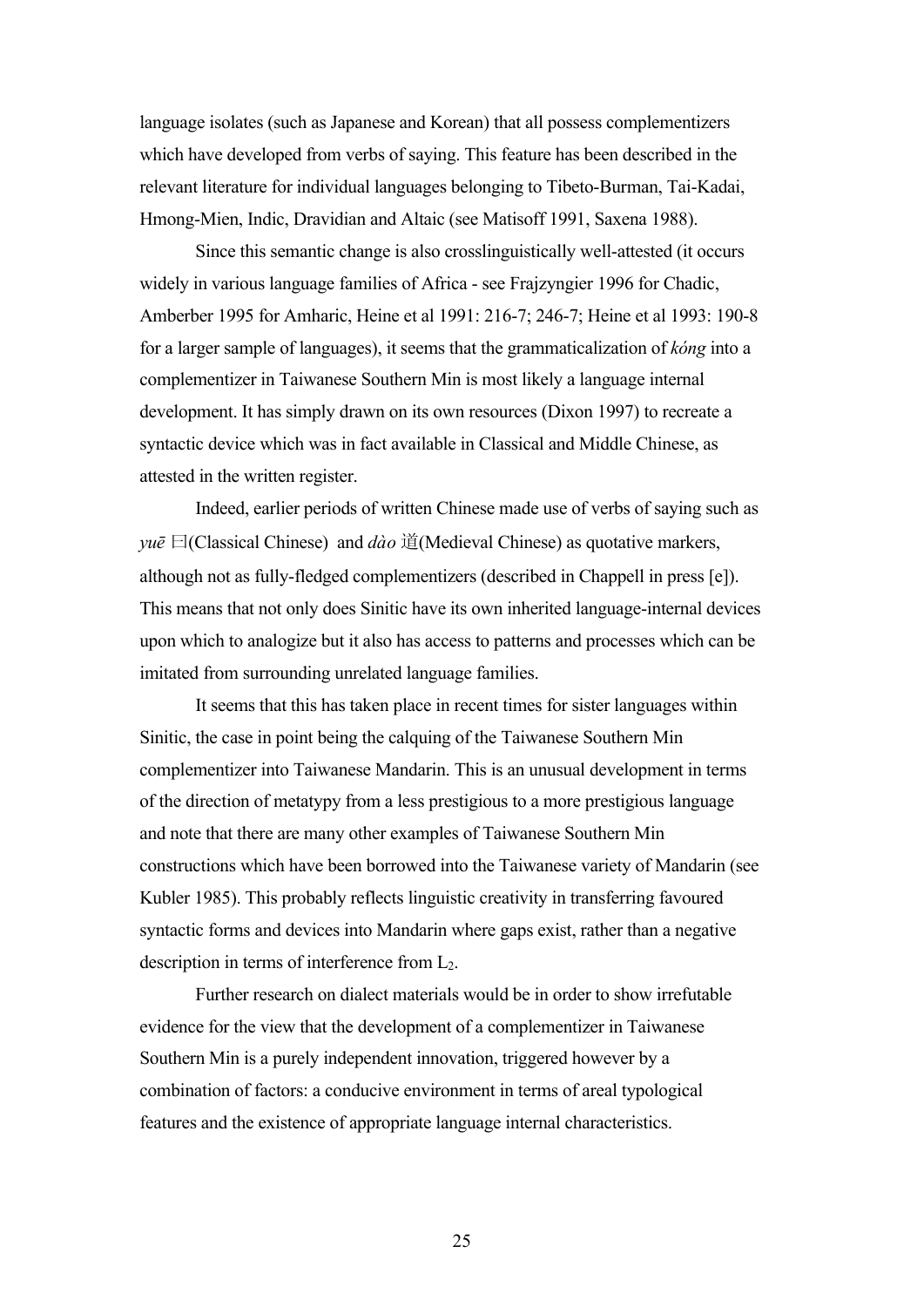Unlike the case for negative existential verbs, the existence of a complementizer in Southern Min and some Wu and Yue dialects tallies well with Matisoff's inclusion of Southern Sinitic in the Southeast Asian linguistic area. The theoretical problem remains however of distinguishing areal diffusion from a putative language universal for the development of complementizers from verbs of saying, given the right typological preconditions.

#### 4.4. *Adversative Passives*

Matisoff (1991) points out that verbs of giving typically develop into causatives and benefactives in Southeast Asian languages. In Southern Sinitic languages, verbs of giving are also used to form the passive construction. For example, most Hakka dialects use the high frequency verb *pun* 44'to give' as both the passive and the benefactive marker, while Cantonese does the same with  $bei^2 <$  'give'.

A further characteristic feature of passives which unites Sinitic is that the colloquial forms are both adversative and agentful. This appears to be an unusual development for 'give' (compare this with data in Heine et al 1993: 97-103). Such a description applies to standard Mandarin as well where only the *bèi* passive has an agentless form although it has lost its adversative feature in some contexts. Note that the *bèi* passive belongs to more formal discourse, in contrast with the agentive colloquial passives formed by *jiào* 'make' and *ràng* 'let' (see Chappell 1986).

Norman (1982: 245) observes that these two Northern Chinese passives formed with the causative verbs *jiào* 'make' and *ràng* 'let' are unique amongst Sinitic languages, as opposed to the use of verbs of giving. He argues that this is not an independent development in Mandarin but rather is due to Manchu superstrate influence on Chinese. In Manchu and other Altaic languages, the same structure can be used for both passive and causative meanings. In support of this view, an earlier study by Hashimoto (1987: 46) contrasts standard Mandarin with Mandarin dialects on the periphery of the Northern Chinese zone which continue to use verbs of giving as passive markers. This suggests that give verbs as passive markers are an older feature.

The adversative feature appears to be an areal feature as not only do Southeast Asian languages such as Thai and Vietnamese show this restriction, but also Japanese (see Shibatani 1994). Hence, there are different allegiances for each of these features: some evince the North-South divide in Sinitic (verbs of giving versus causative verbs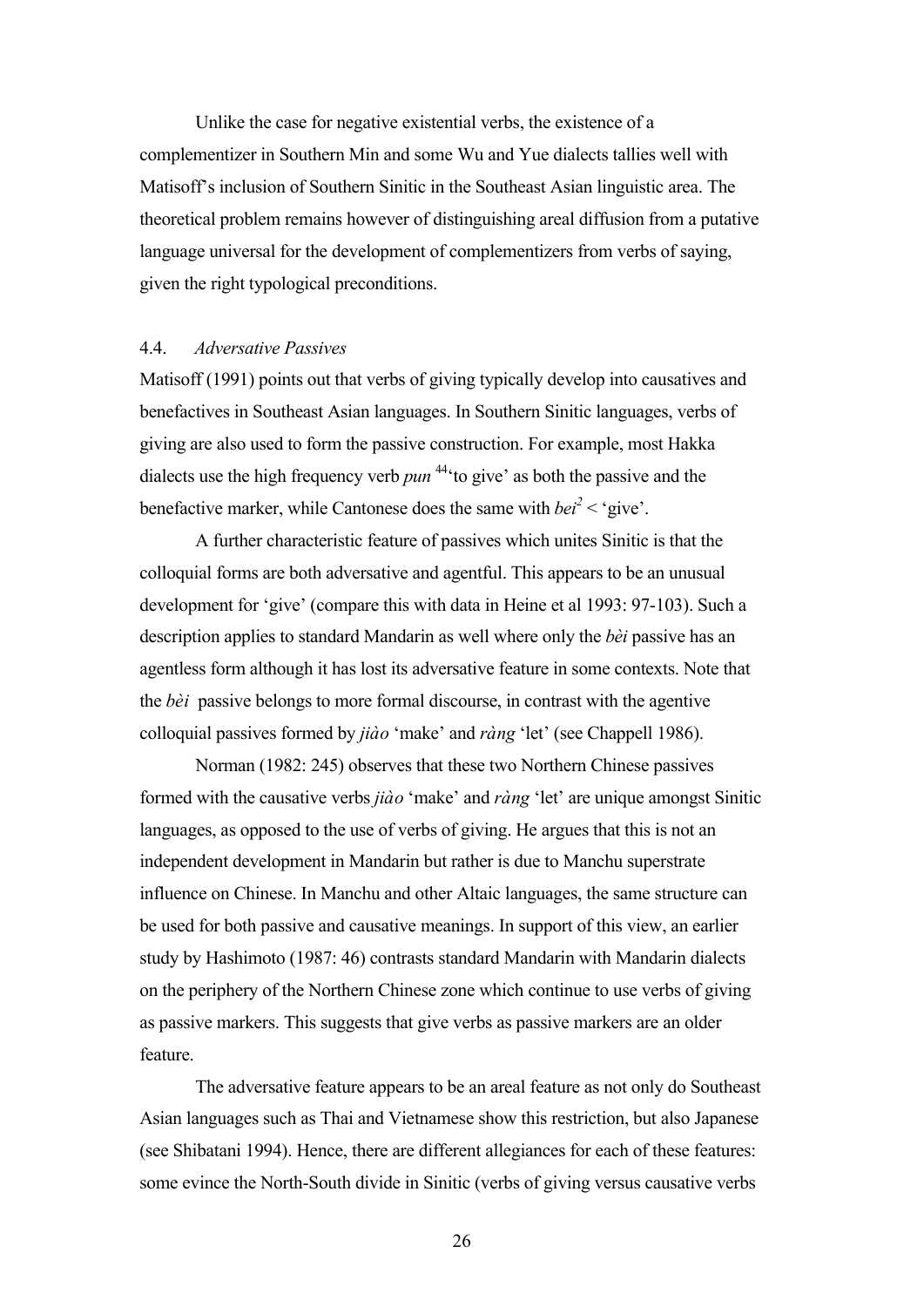used as passive exponents), some are relevant to the Southeast and East Asian area (the adversative feature), while this particular development for 'give' is possibly specific to Southern Sinitic within the Asian zone, and is quite rare crosslinguistically (Bernd Heine pers. comm.).

#### 4.5 *Possession*

#### 4.5.1 *Pronominal systems and inalienable possession*

In general there are no separate morphological classes for alienable and inalienable possession in Sinitic languages; nonetheless, there is a weaker reflection of this distinction in the fact that genitive marking is facultative for kin relationships as well as other important social relationships, body parts and spatial orientation, particularly when the possessor is pronominal (see Chappell & Thompson 1992 on Mandarin genitives):

|      | PRONOUN POSSESSOR |      | <i>(genitive)</i><br>marker) |           | <b>NOUN POSSESSED</b> |          |    |
|------|-------------------|------|------------------------------|-----------|-----------------------|----------|----|
| (15) | Mandarin          |      |                              |           |                       |          |    |
|      | 你                 | (的)  | 母亲                           | 先生        | (的)                   | 耳朵里      |    |
|      | n <sub>i</sub>    | (de) | m <i>ŭgin</i>                | xiānsheng | (de)                  | ěrduo li |    |
|      | 2sg               |      | (GEN) mother                 | teacher   | (GEN) ear             |          | in |

'your mother' 'in the teacher's ears'

Hakka is unusual within Sinitic in having a special portmanteau genitive form for pronominal possessors which can be considered as a kind of case marker:

|                              | Nom/Acc                   | <b>Genitive</b>              |
|------------------------------|---------------------------|------------------------------|
| $\overline{\phantom{a}}$ 1SG | $\eta$ ai <sup>11</sup> 崖 | $\overline{na}^{44}$         |
| 2SG                          | $n^{11}$<br>你             | $\overline{\text{nia}}^{44}$ |
| <b>3SG</b>                   | $\rm{ki}^{11}$<br>佢       | 44<br>kıa                    |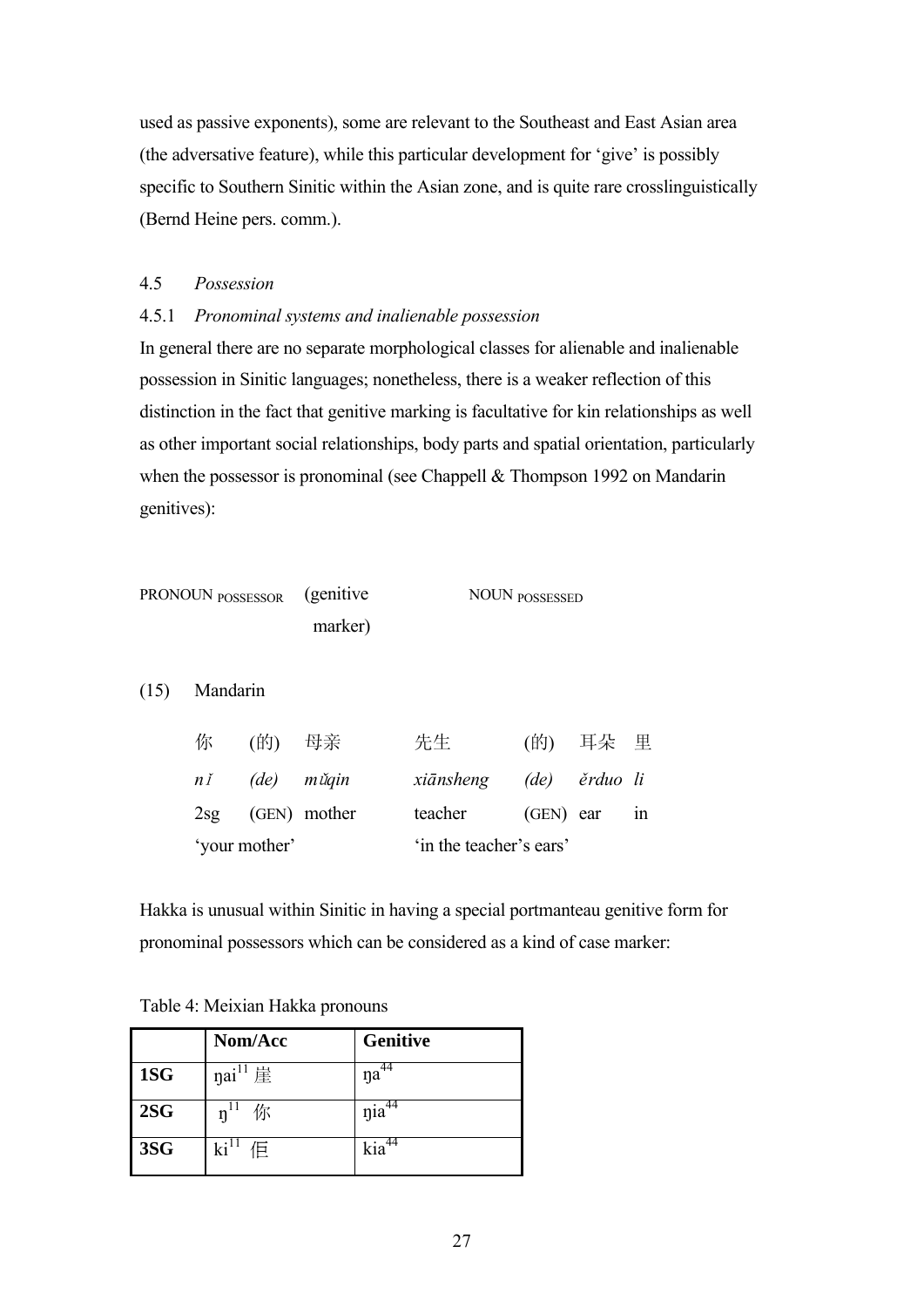These special genitive forms are not generally used, however, with inanimate nouns such as 'fountain pen' in (17) but, again typically, with kin as in (16):

(16) 我 老弟 *ŋa 44 lau31-t'ai44* 1sg younger:brother 'my younger brother'

With inanimate nouns, as in example (17), the genitive marker *ke* is used with the Nom/Acc form of the pronominal possessor:

(17) 
$$
\ddot{x}
$$
  $\dddot{y}$   $\dddot{y}$   $ke^{53}$   $kongbit^{11}$   $1\text{sg}$   $GEN$   $pen$   $f^{*}ya^{44} \mathcal{O} \text{ } kong^{53}bit^{11}$ 

This semi-covert distinction is reflected more clearly in syntax in the form of the double patient construction, discussed next.

#### 4.5.2. *Double patient constructions*

The double patient construction is shared by all Sinitic languages. It is syntactically unusual in that the intransitive process verb appears to take two arguments, one more than the verb valency should allow, recalling the 'one-too-many-argument' problem described in Shibatani (1994). The two arguments of the intransitive verb designate possessor and possessum. Furthermore, the nouns in this possessive relationship occur non-contiguously and belong to different constituents. Specifically, the possessor appears in the canonical position for grammatical subject (S) clauseinitially, while the possessum appears postverbally in the canonical object position (O). The verb must be a so-called 'unaccusative' non-volitional one such as 'go red', 'go white', 'limp', 'increase' (literally: 'become more'), 'fall out' or 'rot', which takes a semantic undergoer as its subject. An example of this construction from Cantonese is given with its structural formula: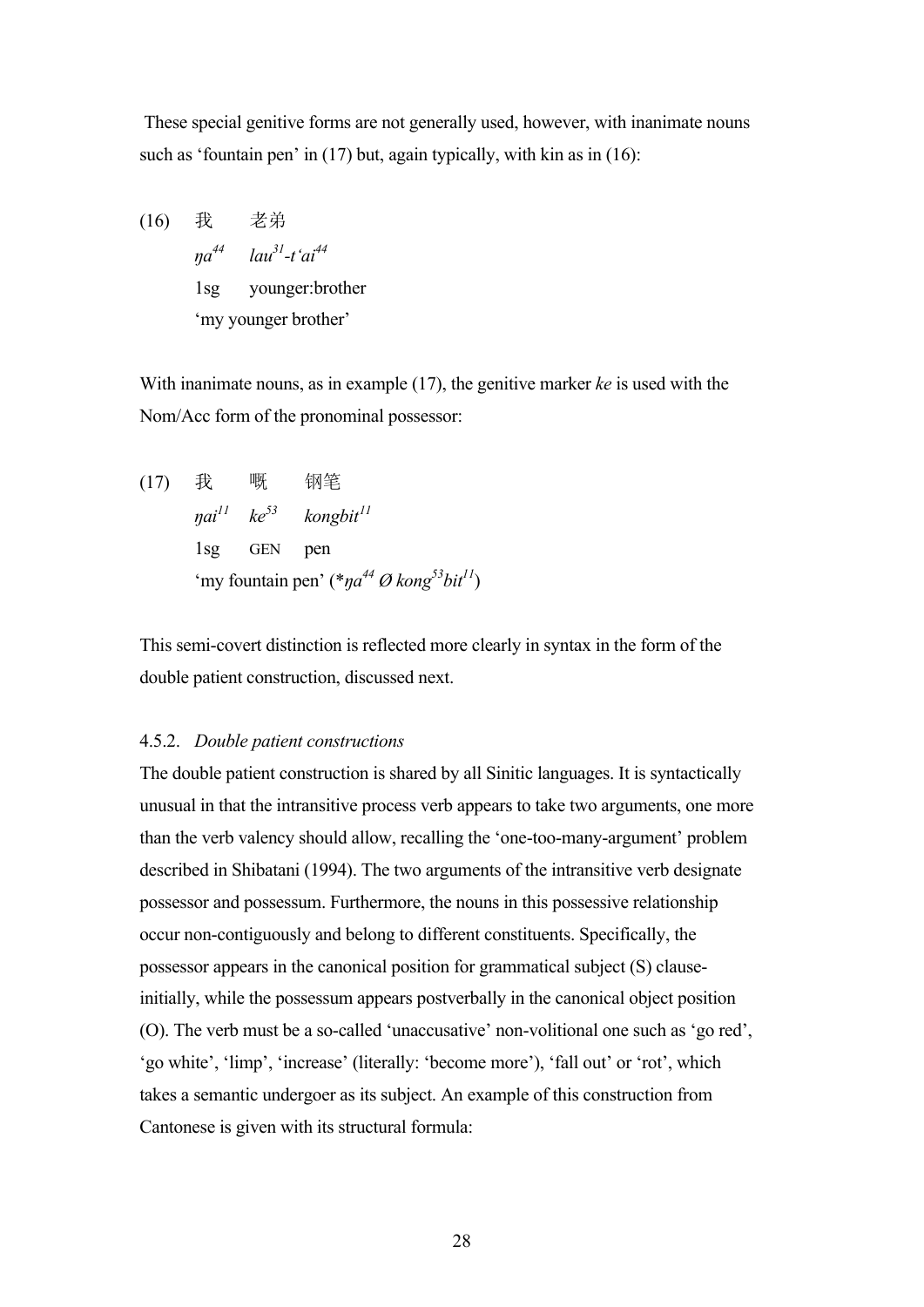Double patient construction:

NOUNPOSSESSOR VERBINTRANSITIVE NOUN PART/KIN TERM

(18) Cantonese Yue

棵 树 落 咗 好 多 叶 *Poh1 sue 6*  $\int$  *lok*<sup>6</sup> *joh*<sup>2</sup> *ho*<sup>2</sup> *doh*<sup>1</sup> *yip*<sup>6</sup> CLREF tree fall PFV very many leaf 'That tree has lost many leaves [more literally: The tree fell very many leaves].'

In Chappell (1999), I argue that the relationship of inalienable possession licenses the use of two arguments with an intransitive verb. It can only be used for part-whole relations and, in a more restricted fashion, for kin. While this construction is a shared feature of Sinitic, as with the study of complementizers, it has not been extensively researched. The same situation applies for Southeast Asian languages: it is not possible in Lahu (Matisoff pers. comm.) but a similar construction appears to exist in Lao (Nicholas Enfield pers. comm.). At this stage, it is difficult to determine if such a construction is typologically defining for Sinitic.

#### **5. Conclusion**

The family tree model appears to work reasonably well for Sinitic as far as phonology and some aspects of morphology are concerned; nonetheless, this only accounts for a small part of a much more complex linguistic picture: the family tree model is unable to capture the effect of successive waves of Mandarinization of Southern Sinitic languages, stratifying lexical and syntactic components as shown in §3 for nominal affixes in Southern Min and interrogative constructions in Southern Sinitic languages. Nor can it handle the cases where convergence is well under way with the Mandarinization of Changsha Xiang, though be it by means of an intermediate language known as *sùliào* or 'plastic' *pŭt*ō*nghuà*. The initial stages of this process of convergence includes widespread occurrence of metatypy and hybridization of syntactic forms in Sinitic, as illustrated by the example of Hong Kong Cantonese relative clause constructions. Hence, a more delicate and subtle treatment of the question of genetic affiliation is needed.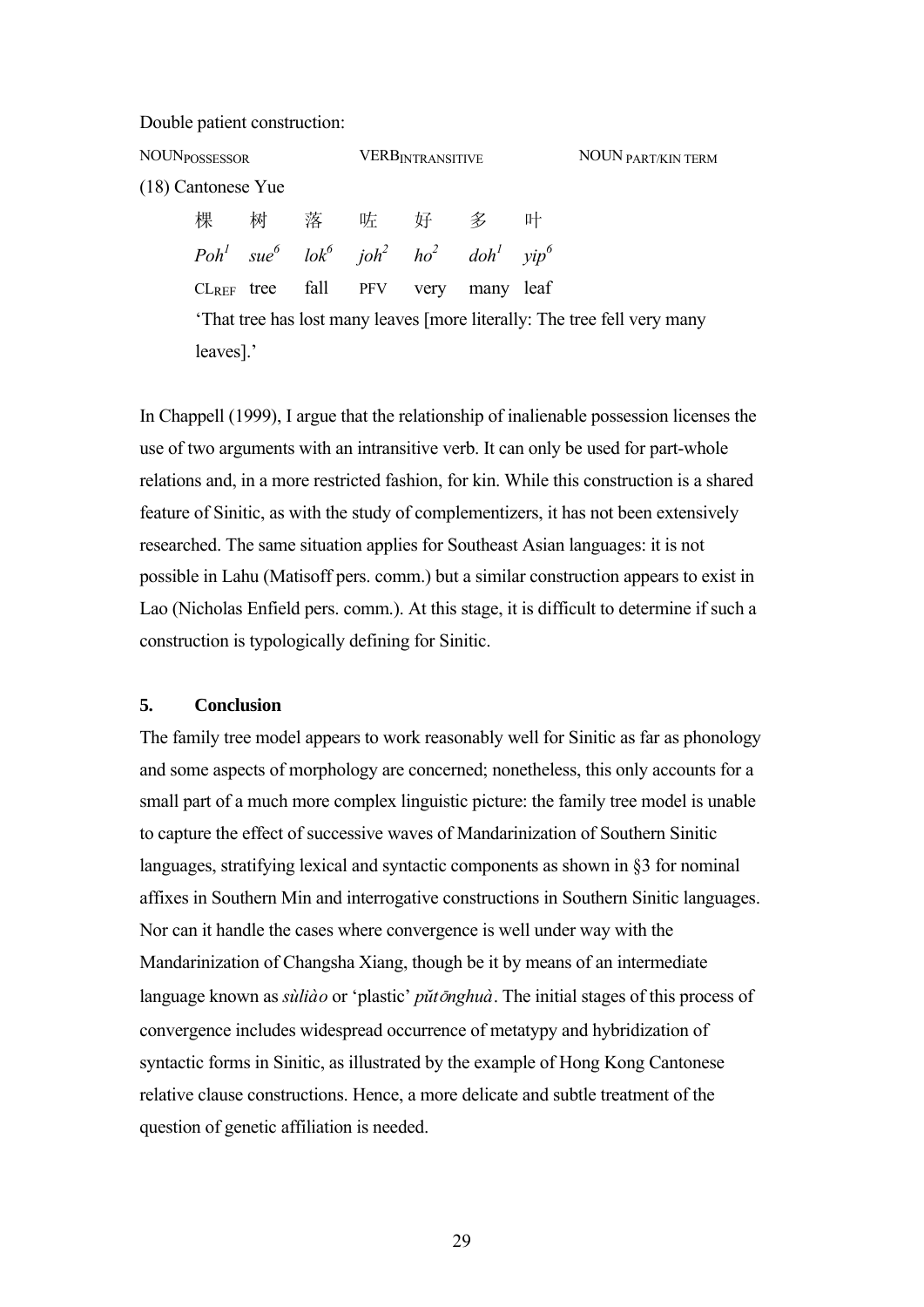Note that the processes of metatypy and convergence may not always be in the direction of the official language of prestige: in Taiwan, massive calquing and metatypy from Southern Min into Taiwanese Mandarin is taking place, as briefly described for the use of complementizers. It can be conjectured that this is because Southern Min, and not Mandarin, is emblematic of current loyalties and serves as a 'badge' of being Taiwanese. Such developments involving language contact cannot be easily captured in terms of genetic affiliation while they would skew the data in any study using the comparative method.

§4 investigated the problems of determining whether certain syntactic and morphological features could be the outcome of shared developments in a language family, while others are simply the result of areal diffusion or are common crosslinguistically, requiring no particular typological preconditions. Five areas of morphosyntax were thus examined: similarities and differences with crosslinguistically attested pathways of language change were described for the five areas of diminutives, negatives, complementizers, passives and inalienable possession with additional language-specific features being noted in some of these cases: first, diminutive suffixes in Sinitic were shown to have their source not in a morpheme for 'child' but in the more sex-specific 'son' (which nonetheless may have the secondary meaning of 'child' or 'offspring' in some, but not all, of these languages).

Second, the large inventory of negative markers in Sinitic languages was also briefly described. The fact that these grammaticalize out of a fusion of basic negative markers and modal verbs appears to be typologically unusual in the light of crosslinguistic studies such as Payne (1985). Third, it was observed that complementizers with a source in a verb of saying are common crosslinguistically although the Southern Min development is relatively young, while that for Cantonese Yue is only in an incipient stage. Fourth, passive exponents in Southern Sinitic languages were described as typically having their source in verbs of giving, yet it is unusual crosslinguistically for this type of passive to also express adversity and to require an agent. Fifth, for the expression of inalienable possession at the level of nominal syntax, the Meixian Hakka dialect presents an interesting and typologically uncharacteristic case for Sinitic since it uses a portmanteau morpheme in precisely this function. This distinction is typically covert in most Sinitic languages, and can at best be only detected for syntactic constructions such as the one described above with intransitive verbs and two patient nouns. Yet different pronouns and nominal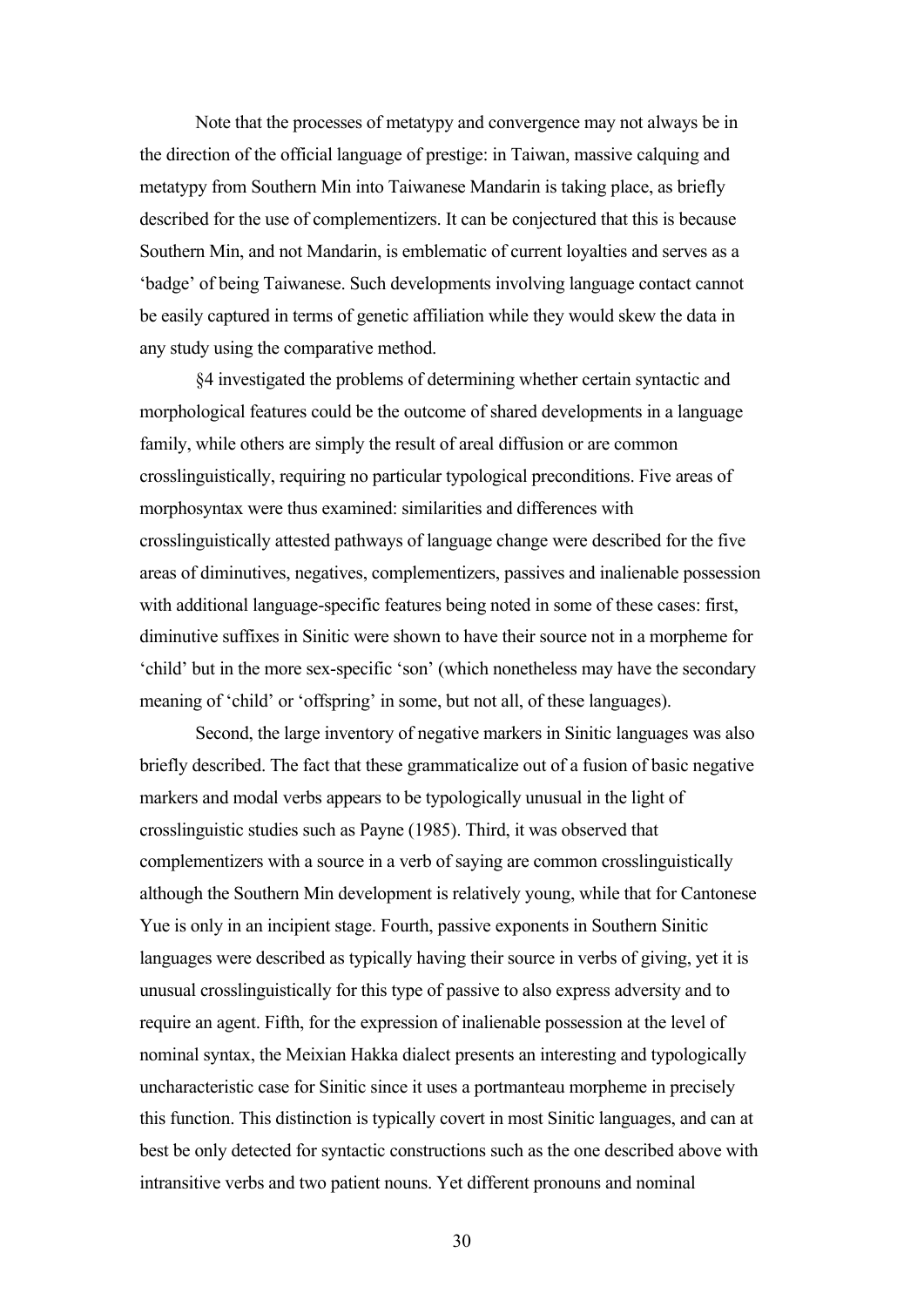constructions to code alienable versus inalienable possession are very common crosslinguistically (see Chappell & McGregor 1995).

To adequately reconstruct the history of a language family, a model is needed which is significantly more sophisticated than the family tree based on the use of the comparative method. It needs to incorporate the diffusion and layering process as well as other language contact phenomena such as convergence, metatypy and hybridization. The desideratum is a synthesis of all the processes that affect language formation and development.

#### **References**

- Amberber, M. 1995. 'Functional verbs in predicate formation. Event type hierarchy and grammaticization', *Proceedings of the Twenty-First Annual Meeting of the Berkeley Linguistics Society*, 1-11.
- Ansaldo, U. 1999. *Comparative constructions in Sinitic: areal typology and grammaticalization in Chinese languages*. PhD thesis. University of Stockholm, Sweden.
- *Arte de la lengua Chiõ Chiu.* 1620. Ms. from Biblioteca Universitaria Provincial Barcelona entitled *Gramatica China*. Anonymous author(s). Manila.
- Baxter, W. H. III. (1992). *A Handbook of Old Chinese Phonology.* Berlin: Mouton de Gruyter.
- Beijing Daxue Zhongguo Yuyan Wenxue Xi Yuyanxue Jiaoyanshi [Linguistics section of Beijing University Chinese Languages and Literatures Department] (eds.). 1964. *Hanyu fangyan cihui* [A lexical list for Chinese dialects]. Beijing: Beijing University.
- Bisang, W. 1992. *Das Verb im Chinesischen, Hmong, Vietnamesischen, Thai und Khmer.* Tübingen: Gunter Narr.
- Bisang, W. 1996. 'Areal typology and grammaticalization: Processes of grammaticalization based on nouns and verbs in East and mainland South East Asian languages', *Studies in Language* 20.3: 519-597.
- Chappell, H. In press [a]. Editor of *Sinitic grammar: synchronic and diachronic perspectives.* Oxford: Oxford University Press.
- Chappell, H. 1986. 'Formal and colloquial adversity passives in standard Chinese', *Linguistics* 24.6: 1025-1052.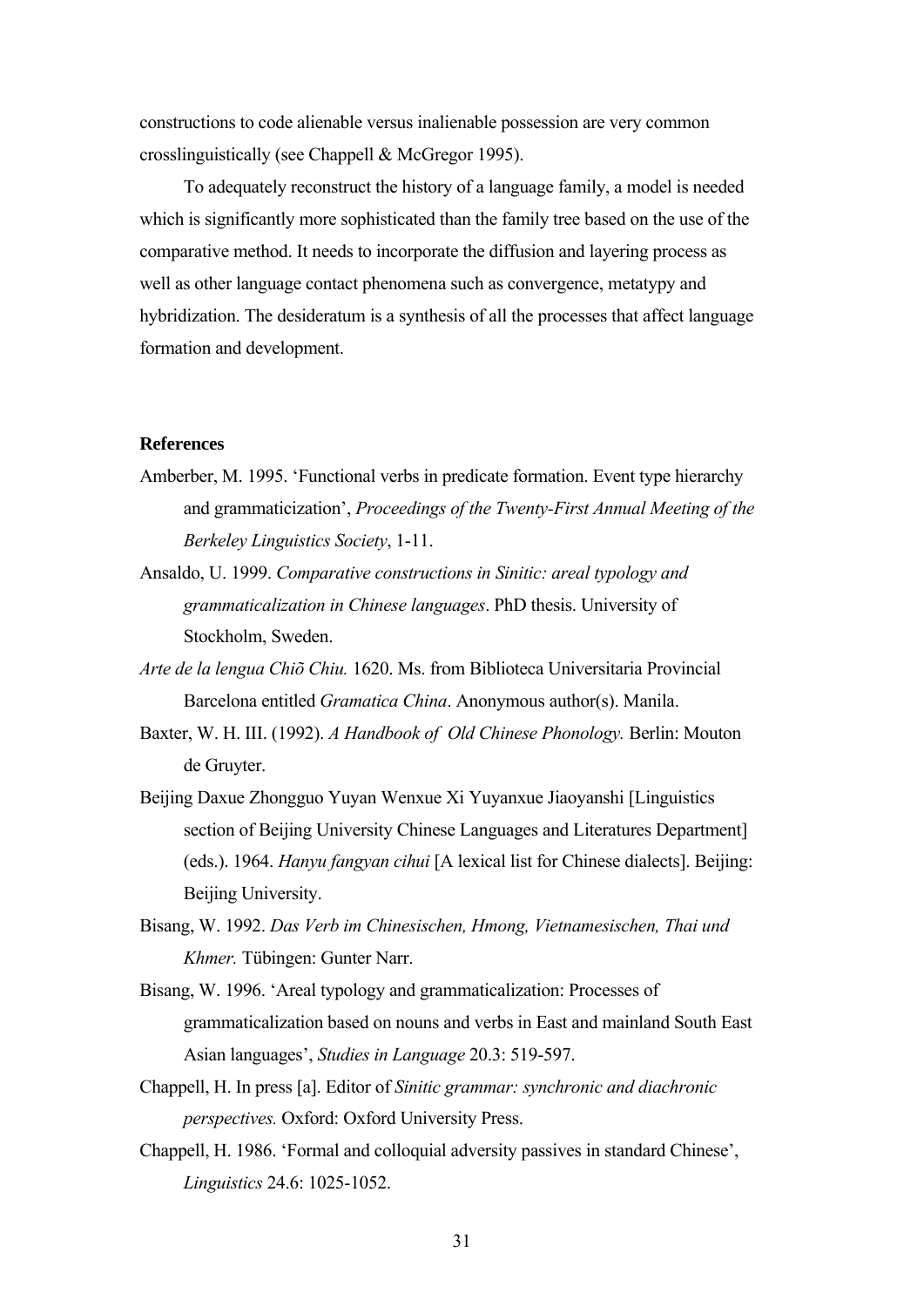- Chappell, H. 1992a. 'Causativity and the *ba* construction in Chinese', pp. 509-530 of *Partizipation: Das sprachliche Erfassen von Sachverhalten*, edited by Hansjakob Seiler & Walfried Premper. Tübingen: Gunter Narr,.
- Chappell, H. 1992b. 'Towards a typology of aspect in Sinitic languages', *Zhongguo Jingnei Yuyan ji Yuyanxue*: *Hanyu Fangyan* [Chinese Languages and Linguistics: Chinese dialects] 1.67-106.
- Chappell, H. 1994. 'A typology of negative verbs of existence and possession in Sinitic languages', pp. 303-311 of *Current Issues in Sino-Tibetan Linguistics*, edited by Hajime Kitamura, Tatsuo Nishida & Yasuhiko Nagano. Osaka: National Museum of Ethnology.
- Chappell, H. 1999. 'The double unaccusative in Sinitic languages', pp. 197-232 of *External Possession and related noun incorporation constructions*  (Typological Studies in Language Series 39), edited by Doris L. Payne & Immanuel Barshi. Amsterdam: John Benjamins,.
- Chappell, H. In press [b]. 'Dialect grammar in two early modern Southern Min texts: A comparative study of dative *kít,* comitative *câng* and diminutive *–guià*', *Journal of Chinese Linguistics* 28.2.
- Chappell, H. In press [c]. 'A semantic typology of evidential markers in Sinitic languages', *Sinitic grammar: synchronic and diachronic perspectives*, edited by H.Chappell. Oxford: Oxford University Press.
- Chappell, H. In press [d]. 'A brief history of Chinese dialects', *Sinitic grammar: synchronic and diachronic perspectives*, edited by H.Chappell. Oxford: Oxford University Press.
- Chappell, H. In press [e]. 'Grammaticalisation of the verb *kóng* 'say' in Taiwanese Southern Min', *Studies in Chinese Historical Morphology and Syntax* (Studies in Language Companion Series), edited by Charles N. Li & Alain Peyraube. Amsterdam: John Benjamins.
- Chappell, H. & W. McGregor. 1995. Editors of *The grammar of inalienability. A typological perspective on body part terms and the part-whole relation.* (Empirical approaches to language typology 14). Berlin: Mouton de Gruyter.
- Chappell, H. & S. A. Thompson. 1992. 'The semantics and pragmatics of associative *de* in Mandarin discourse', *Cahiers de Linguistique Asie Orientale* 21: 199-229.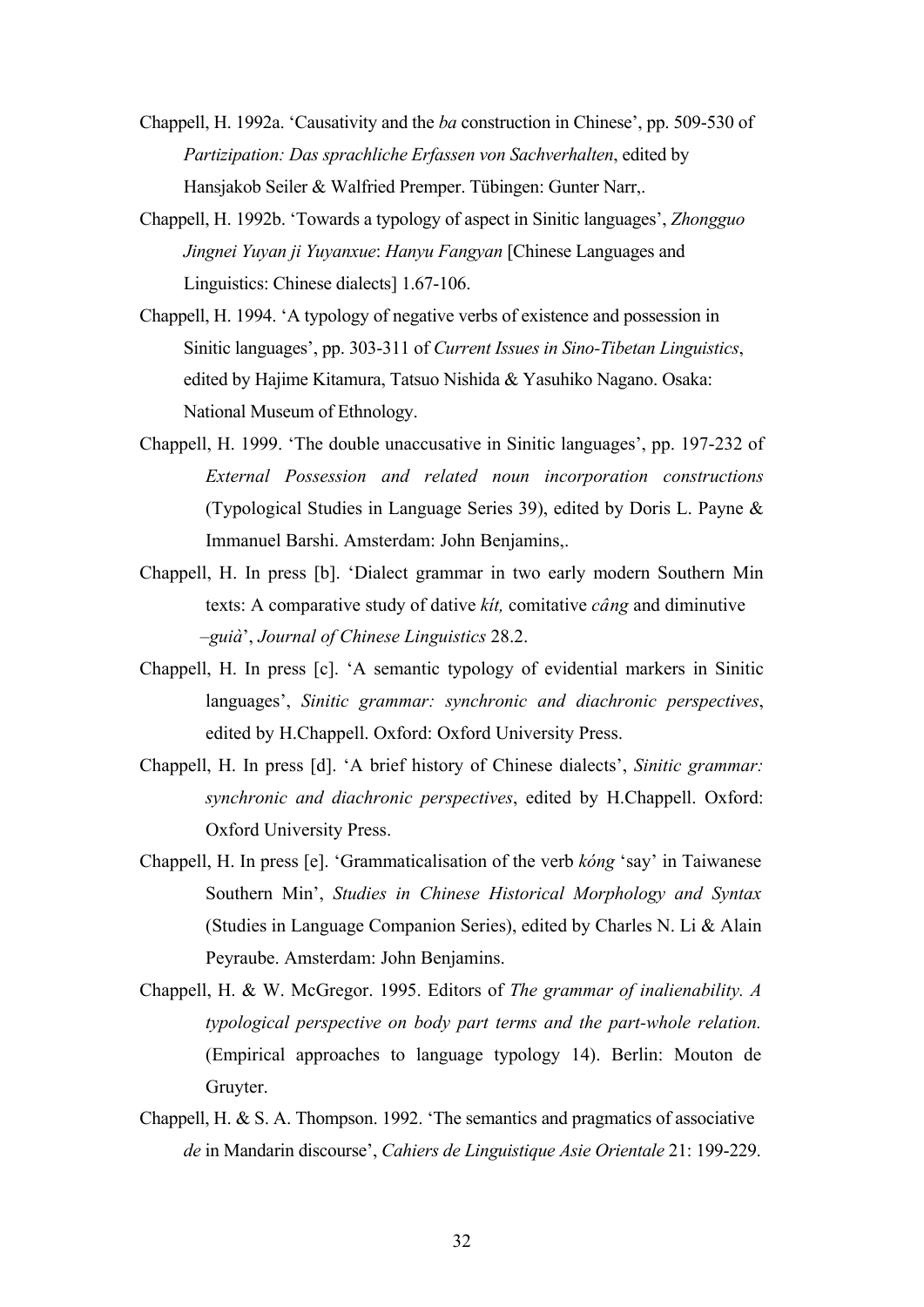- Chen, P. 1999. *Modern Chinese: History and sociolinguistics.* Cambridge: Cambridge University Press.
- Cheung, S. H-n. 1992. 'The pretransitive in Cantonese', *Zhongguo Jingnei Yuyan ji Yuyanxue. Hanyu Fangyan* [Chinese languages and linguistics: Chinese dialects] 1.241-303.
- Dixon, R.M.W. 1997. *The rise and fall of languages*. Melbourne: Oxford University **Press**.
- Frayzyngier, Z. 1996. *Grammaticalization of the complex sentence: A case study in Chadic.* Amsterdam: John Benjamins.
- Grootaers, W. 1943. 'La géographie linguistique en Chine necessité d'une nouvelle méthode pour l'étude linguistique du chinois', *Monumenta Serica* 8. 103-166.
- Hashimoto, M. 1973. *The Hakka Dialect: A linguistic study of its phonology, syntax and lexicon.* Cambridge: Cambridge UP.
- Hashimoto, M. 1974. 'Aspect and tense in Asian languages', *Computational Analyses of Asian and African Languages* 1.15-25.
- Hashimoto, M. 1976a. 'Language diffusion on the Asian continent: Problems of typological diversity in Sino-Tibetan', *Computational Analyses of Asian and African Languages* 3.49-65.
- Hashimoto, M. 1976b. 'The double object construction in Chinese', *Computational Analyses of Asian and African Languages* 6.33-42.
- Hashimoto, M. 1986. 'The Altaicization of Northern Chinese', pp. 76-97 of *Contribution to Sino-Tibetan Studies*, edited by J. McCoy and T. Light. Leiden: E.J. Brill.
- Hashimoto, M. 1987. 'Hanyu beidongshi de lishi, quyu fazhan [The history and areal development of the Chinese passive]', *Zhongguo Yuwen* 1.36-49.
- Hashimoto, M. 1992. 'Hakka in Wellentheorie perspective', *Journal of Chinese Linguistics* 20.1: 1-49.
- Heine, B., U. Claudi & F. Hünnemeyer. 1991. *Grammaticalization: a conceptual framework.* Chicago: University of Chicago Press.
- Heine, B., T. Güldemann, C. Kilian-Hatz, D. Lessau, H. Roberg, M. Schladt & T. Stolz. 1993. *Conceptual shift: a lexicon of grammaticalization processes in African languages.* [Afrikanistische Arbeitspapiere 34/35]. Cologne: Institut fur Afrikanistik.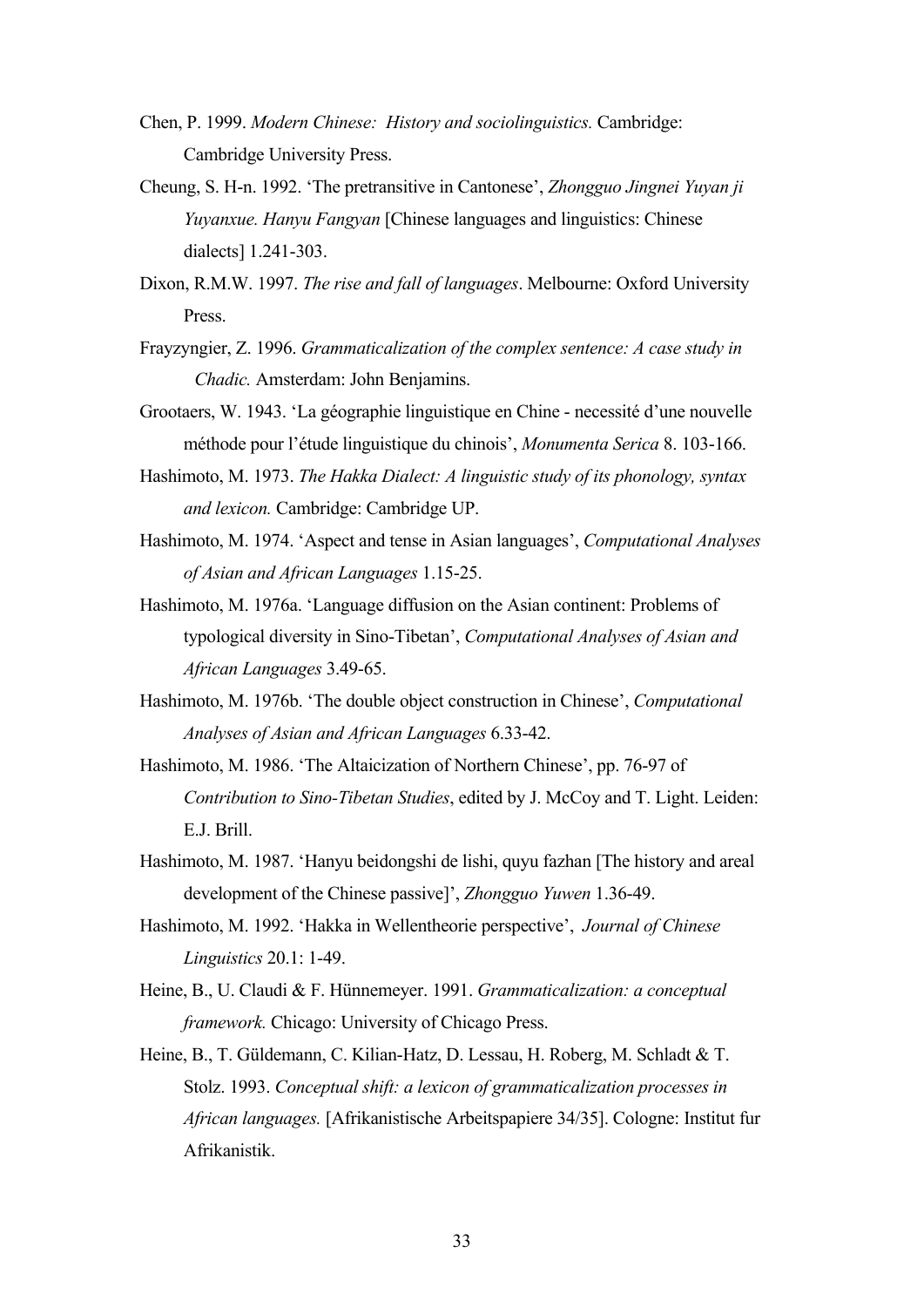- Huang B. 1996. Editor of *Hàny*ǔ*fāngyán yufălèibi*ǎ*n* [Concordance of Chinese dialect grammar]. Qingdao: Qingdao Publishers.
- Jurafsky, D. 1996. 'Universal tendencies in the semantics of the diminutive', *Language* 72.3: 533-578.
- Karlgren, B. 1915-1926. *Etudes sur la phonologie chinoise. Archives d'études orientales,* v.15 (in 4 parts). Leiden: E.J. Brill.
- Karlgren, B. 1940. 'Grammata Serica, script and phonetics in Chinese and Sino-Japanese', *Bulletin of the Museum of Far Eastern Antiquities* 12.1-471*.*
- Karlgren, B. 1957. 'Grammata serica recensa', *Bulletin of the Museum of Far Eastern Antiquities* 32.1-332*.*
- Kubler, C. 1985. *The development of Mandarin in Taiwan: A case study of language contact.* Taipei: Student Book Company.
- Lien, C. 1998. 'Taiwan Minnanyu cizhui 'a' de yanjiu [A study of the affix 'a' in Taiwanese Southern Min]', *Di'er jieTaiwan Yuyan Guoji Yantaohui Lunwen Xuanji*. Taipei: Crane Publishing Co., 465-483.
- Lien, C. In press. 'Competing morphological changes in Taiwan Southern Min', *Sinitic grammar: synchronic and diachronic perspectives*, edited by H.Chappell. Oxford: Oxford University Press.
- Matisoff, J. 1991. 'Grammatization in Lahu', pp. 383-453 of *Approaches to Grammaticalization*, Vol 2, edited by Elizabeth Closs Traugott & Bernd Heine. Amsterdam: John Benjamins.
- Matthews, S.& V.Yip. In press. 'Aspects of contemporary Cantonese grammar: The structure and stratification of relative clauses', *Sinitic grammar: synchronic and diachronic perspectives*, edited by H.Chappell. Oxford: Oxford University Press.
- Norman, J. 1982. 'Four notes on Chinese-Altaic linguistic contacts', *Tsinghua Journal of Chinese Studies* 14.1-2: 243-247.
- Norman, J. 1988. *Chinese.* Cambridge: Cambridge UP.
- Payne, J. 1985. 'Negation', pp. 197-242 of *Language typology and syntactic description*, Vol 1, *Clause structure*, edited by Timothy Shopen. Cambridge: Cambridge University Press.
- Ross, M. 1996. 'Contact-induced change and the comparative method: Cases from Papua New Guinea', pp. 180-217 of *The comparative method reviewed:*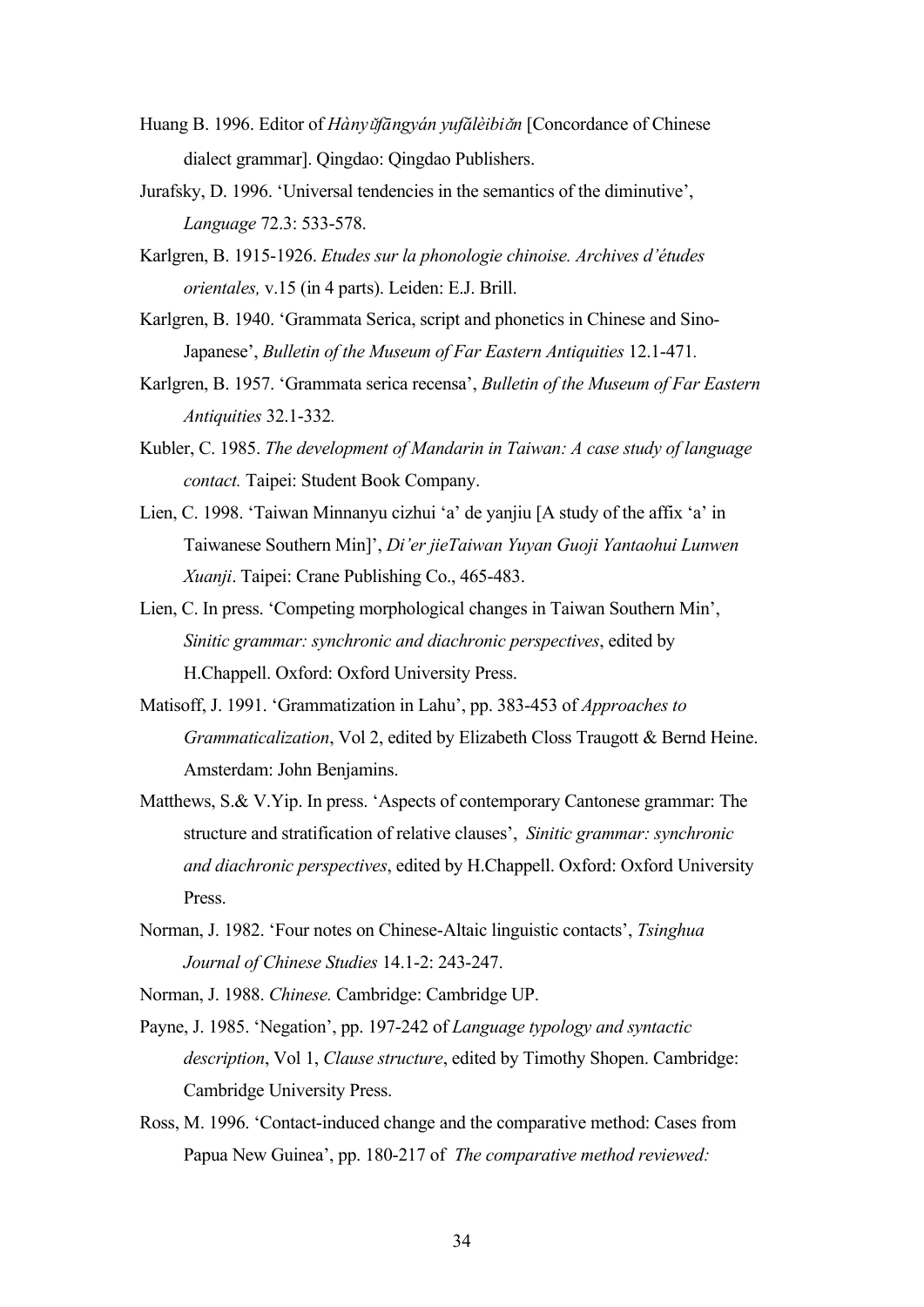*irregularity and regularity in language change*, edited by M. Durie & M. Ross New York: Oxford UP.

- Sagart, L. 1988. 'On Gan-Hakka', *Tsing Hua Journal of Chinese Studies New Series.* 18.1: 141-160.
- Sagart, L. 1997. 'On distinguishing Hakka and non-Hakka dialects', *Journal of Chinese Linguistics* 26.2: 281-302.
- Sagart, L. 1999. *The Roots of Old Chinese.* Amsterdam: John Benjamins.
- Sagart, L. In press. 'Vestiges of Old Chinese derivational affixes in modern Chinese dialects', *Sinitic grammar: synchronic and diachronic perspectives*, edited by H.Chappell. Oxford: Oxford University Press.
- Saxena, A. 1988. 'The case of the verb "say" in Tibeto-Burman,' *Proceedings of the Berkeley Linguistics Society* 14.375-388.
- Serruys, P. L.-M. 1943. 'Philologie et linguistique dans les etudes sinologues', *Monumenta Serica* 8.167-221.
- Shibatani, M. 1994. 'An Integrational Approach to Possessor Raising, Ethical Datives, and Adversative Passives', *Proceedings of the 20th Annual Meeting of the Berkeley Linguistics Society,* 461-486.
- Ting, P-H. 1983. 'Derivation time of colloquial Min from Archaic Chinese', *Bulletin of the Institute of History and Philology* 54.4: 1-14.
- Van der Loon, P. 1966. 'The Manila incunabula and early Hokkien studies', Part I. *Asia Major. New Series* 12: 1-43.
- Van der Loon, P. 1967. 'The Manila incunabula and early Hokkien studies', Part II. Asia Major. New Series 13.95-186.
- Wu, Y. 1992. *Studies in Chinese Lexicology: Investigations into the Xiang dialect.* PhD thesis. Melbourne: The University of Melbourne.
- Yang, H-f. 1991. *Taiwan Minnanyu Yufagao* [A grammar of the Minnan language of Taiwan]. Taipei: Ta An Press.
- Yuan, J. 1989 [1960]. Compiler of *Hanyu fangyan gaiyao* [An outline of Chinese dialects]. Beijing: Wenzi Gaige.
- Yue-Hashimoto, A. 1991. 'Stratification in comparative dialectal grammar: A case in Southern Min', *Journal of Chinese Linguistics* 19.2: 139-171.
- You, R. 1992. *Hanyu fangyanxue daolun* [Chinese dialectology]. Shanghai: Shanghai Jiaoyu Press.